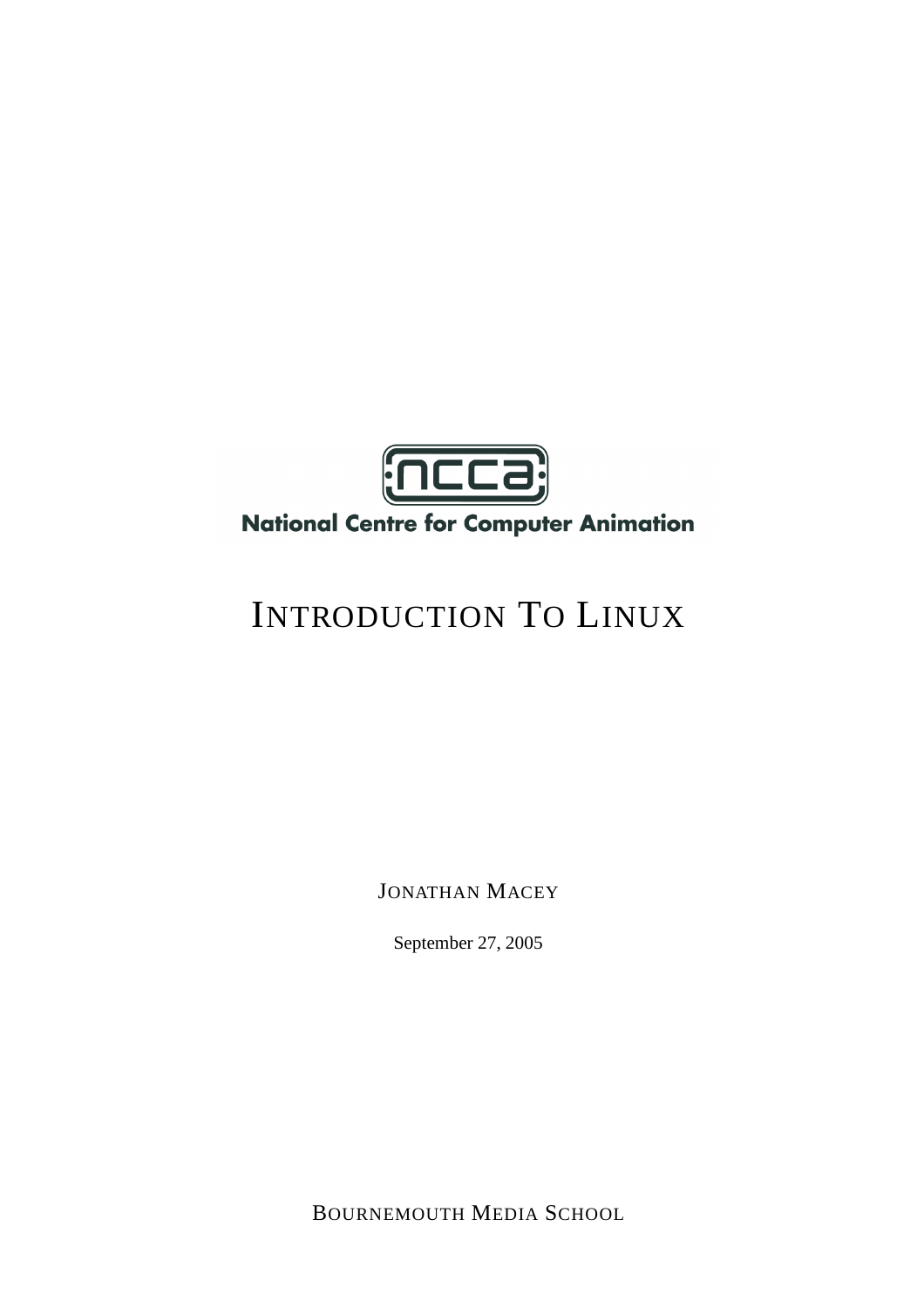## **Contents**

| 1 |     | <b>Introduction to Unix</b><br>$\mathbf{1}$                                                                                            |
|---|-----|----------------------------------------------------------------------------------------------------------------------------------------|
|   | 1.1 | 1                                                                                                                                      |
|   |     | 1.1.1<br>$\mathbf{1}$                                                                                                                  |
|   | 1.2 | $\overline{2}$<br>Login                                                                                                                |
|   |     | $\overline{2}$<br>1.2.1<br>The super user (root) $\dots \dots \dots \dots \dots \dots \dots \dots \dots \dots \dots \dots \dots \dots$ |
|   |     | 1.2.2<br>$\overline{2}$                                                                                                                |
|   |     | $\overline{2}$<br>1.2.3                                                                                                                |
|   |     | $\overline{2}$<br>1.2.4                                                                                                                |
|   |     | 3                                                                                                                                      |
| 2 | 2.1 | <b>The Unix Shell</b><br>3                                                                                                             |
|   |     |                                                                                                                                        |
|   | 2.2 | 3                                                                                                                                      |
|   |     | $\overline{4}$<br>2.2.1                                                                                                                |
|   |     | $\overline{4}$<br>2.2.2                                                                                                                |
|   | 2.3 | 4                                                                                                                                      |
|   | 2.4 | 5                                                                                                                                      |
|   |     | 6<br>2.4.1                                                                                                                             |
|   | 2.5 | 6                                                                                                                                      |
|   |     | 6<br>2.5.1                                                                                                                             |
|   |     | 2.5.2<br>$\tau$                                                                                                                        |
|   |     | $\overline{7}$<br>2.5.3<br>$\cos$ to unix alias $\cdots \cdots \cdots \cdots \cdots \cdots \cdots \cdots \cdots \cdots \cdots$         |
|   | 2.6 | $\overline{7}$                                                                                                                         |
|   | 2.7 | $\overline{7}$                                                                                                                         |
|   | 2.8 | $\overline{7}$                                                                                                                         |
|   |     | $\,8\,$<br>2.8.1<br>clear and reset $\dots \dots \dots \dots \dots \dots \dots \dots \dots \dots \dots \dots \dots \dots \dots \dots$  |
|   | 2.9 | 8                                                                                                                                      |
|   |     | 8<br>2.9.1                                                                                                                             |
|   |     | 9                                                                                                                                      |
|   |     | 10                                                                                                                                     |
|   |     | 10                                                                                                                                     |
|   |     | 12                                                                                                                                     |
|   |     | 13<br>2.11.3 more, cat and indirection $\ldots \ldots \ldots \ldots \ldots \ldots \ldots \ldots \ldots \ldots \ldots$                  |
|   |     | 13                                                                                                                                     |
|   |     | 14                                                                                                                                     |
|   |     |                                                                                                                                        |
| 3 |     | 15<br>The Unix File system                                                                                                             |
|   | 3.1 | 15                                                                                                                                     |
|   | 3.2 | 16                                                                                                                                     |
|   |     | The file type $\ldots \ldots \ldots \ldots \ldots \ldots \ldots \ldots \ldots \ldots \ldots \ldots \ldots$<br>3.2.1<br>16              |
|   |     | 3.2.2<br>16                                                                                                                            |
|   |     | 3.2.3<br>17                                                                                                                            |
|   | 3.3 | 18<br>umask<br>a dia kaominina mpikambana amin'ny fivondronan-kaominin'i Nouvelle-Aquitaine, ao amin'ny faritr'i Nouvelle-Aqu          |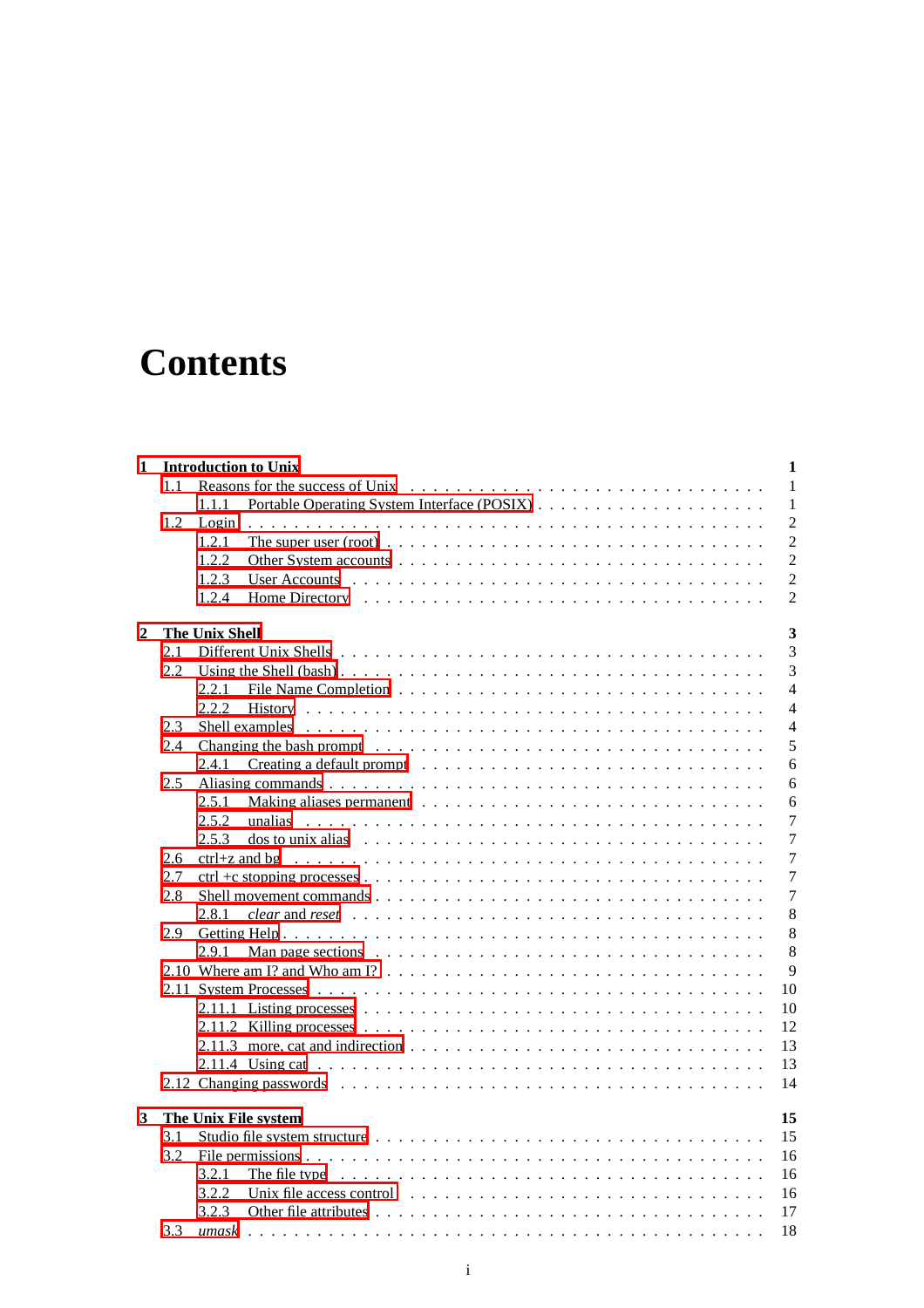|   | 3.4 |                                                                                                                     | 18 |
|---|-----|---------------------------------------------------------------------------------------------------------------------|----|
|   |     | 3.4.1                                                                                                               | 19 |
|   |     | 3.4.2                                                                                                               | 20 |
|   | 3.5 |                                                                                                                     | 20 |
|   |     | 3.5.1                                                                                                               | 21 |
|   |     | 3.5.2                                                                                                               | 21 |
|   | 3.6 |                                                                                                                     | 22 |
|   |     | 3.6.1                                                                                                               | 22 |
|   |     | creating a tar file $\ldots \ldots \ldots \ldots \ldots \ldots \ldots \ldots \ldots \ldots \ldots \ldots$<br>3.6.2  | 23 |
|   |     | Viewing the contents of a tar file $\ldots \ldots \ldots \ldots \ldots \ldots \ldots \ldots \ldots \ldots$<br>3.6.3 | 23 |
|   |     | 3.6.4<br>adding to a tar file $\ldots \ldots \ldots \ldots \ldots \ldots \ldots \ldots \ldots \ldots \ldots$        | 23 |
|   |     | 3.6.5                                                                                                               | 23 |
|   |     | Updating a tar file $\ldots \ldots \ldots \ldots \ldots \ldots \ldots \ldots \ldots \ldots \ldots \ldots$<br>3.6.6  | 24 |
|   | 3.7 |                                                                                                                     | 24 |
|   |     | 3.7.1                                                                                                               | 24 |
|   |     | 3.7.2                                                                                                               | 24 |
|   |     | 3.7.3                                                                                                               | 25 |
|   |     | 3.7.4                                                                                                               | 26 |
| 4 |     | Unix networking                                                                                                     | 27 |
|   | 4.1 | Exploring a network $\ldots \ldots \ldots \ldots \ldots \ldots \ldots \ldots \ldots \ldots \ldots \ldots \ldots$    | 27 |
|   |     | 4.1.1                                                                                                               | 27 |
|   | 4.2 |                                                                                                                     | 27 |
|   | 4.3 |                                                                                                                     | 28 |
|   |     | <b>A</b> Unix Commands                                                                                              | 29 |
|   |     | <b>B</b> DOS to Unix translation                                                                                    | 35 |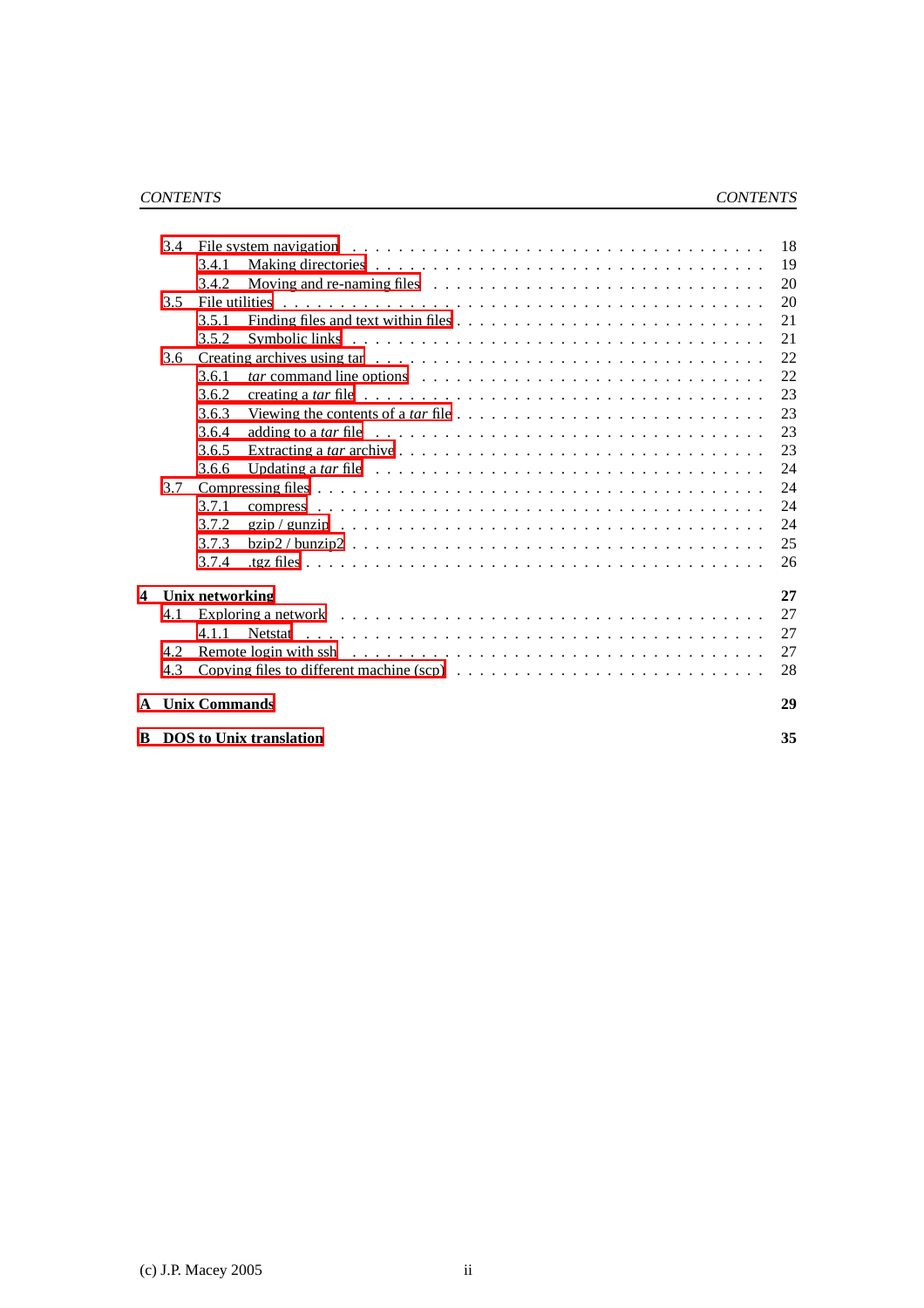## **List of Tables**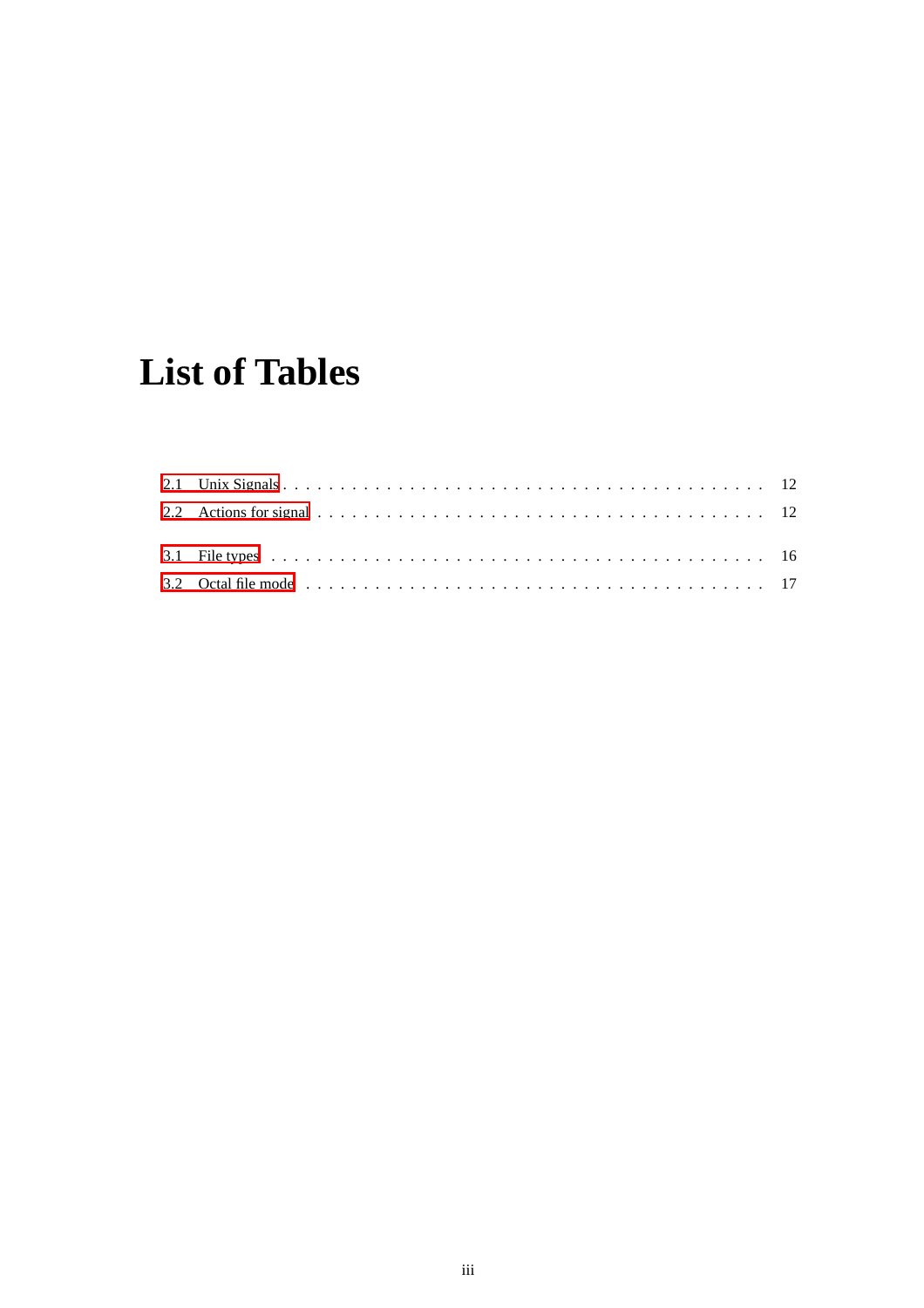## <span id="page-4-3"></span><span id="page-4-0"></span>**Chapter 1**

## **Introduction to Unix**

Unix was developed in the 1970s at AT & T Bell Laboratories as a computer science exercise. Over the past thirty years it has evolved into arguably the most popular computer operating system in the world, running on the fastest supercomputers, the largest mainframes, the most popular minis, most graphics workstations and the more powerful microcomputers; and in the last five years in the guise of Linux, Free BSD and Intel Solaris onto many P.C. level machines.

### <span id="page-4-1"></span>**1.1 Reasons for the success of Unix**

- Written in C the system is portable, modifiable and relatively easy to understand.
- Systems shell provides a simple and effective user interface.
- Software reuse simple primitives can be built up into new and powerful command tools.
- Hierarchical file structure consistent, efficient and easily maintained.
- Byte oriented I/O gives consistent file formats and allows device independence and easy redirection.
- Multi-user, multi-tasking many users and many processes per user and per machine.
- Machine architecture hidden allowing for portability of programs between Unix systems.
- Unix offer Portability, Flexibility, Power and Elegance.

#### <span id="page-4-2"></span>**1.1.1 Portable Operating System Interface (POSIX)**

Posix is a set of standard operating system interfaces based on the Unix operating system. The need for standardisation arose because of enterprises using computers wanted to be able to develop programs that could be used on different manufacturers computers without being re-coded. Unix was selected as the basis for a standard system interface partly because it was "manufacturer neutral". However, several major versions of Unix existed so there was a need to develop a common denominator system.

Informally, each standard in the POSIX set is defined by a decimal following the POSIX. Thus POSIX.1 is the standard for an application program interface in the C language. POSIX.2 is the standard shell and utility interface (i.e. the users command interface with the operating system). These are the main POSIX interfaces however there are others such as POSIX.4 for thread management. These standards are now followed for most Unix / Linux versions and many components of Windows are now POSIX compliant.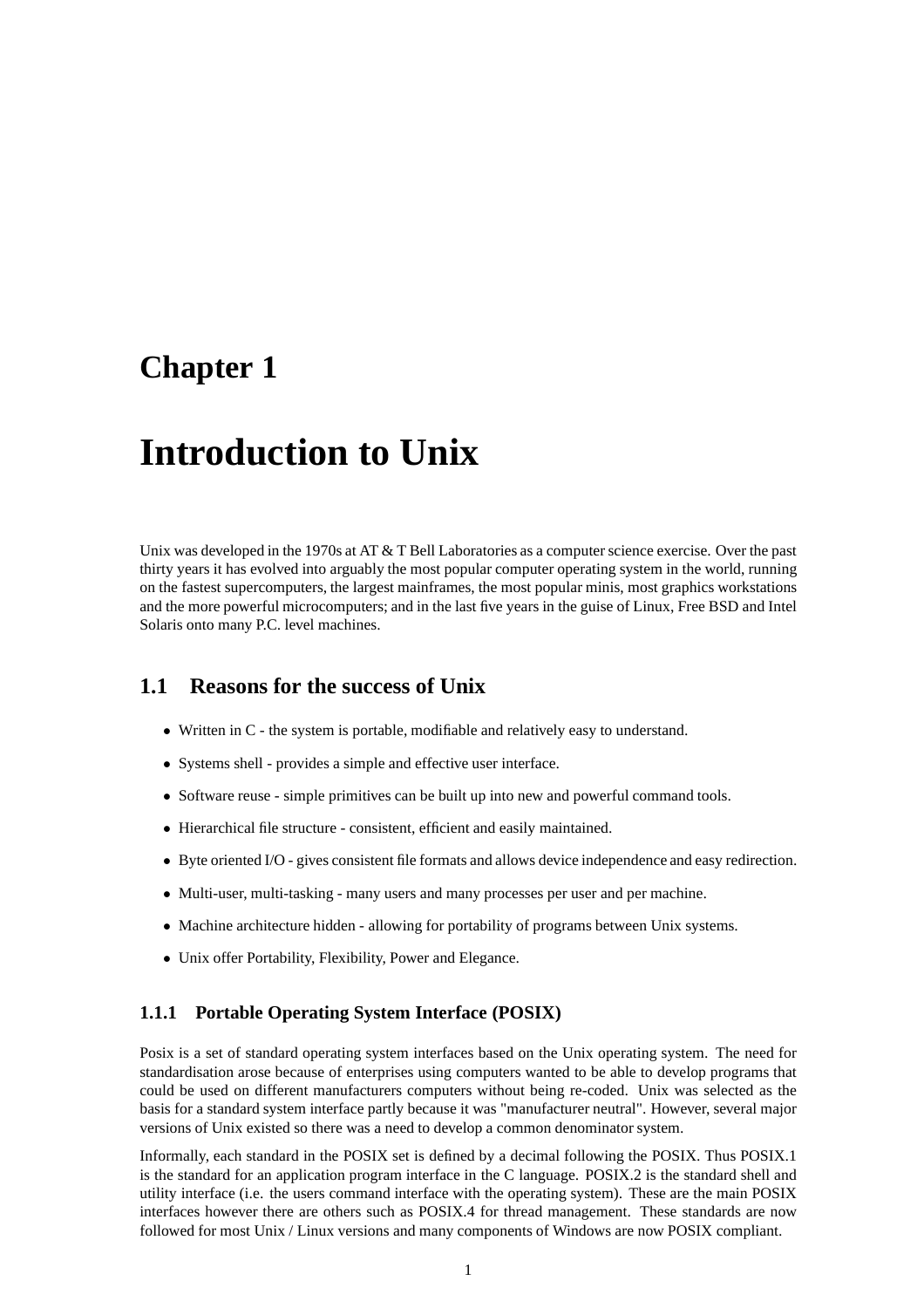## <span id="page-5-5"></span><span id="page-5-0"></span>**1.2 Login**

As Unix is a secure system all users must have a username and a password to enter the system. There are various user accounts on a Unix system each having different levels of access to the system.

### <span id="page-5-1"></span>**1.2.1 The super user (root)**

The *root* user, also know as the 'Super User' has full access to every part of the system. *root* is allowed to modify any part of the file system and create and destroy processes at will. As *root* is a very powerful account the use of the *root* user is heavily restricted on most systems and only certain systems administrators are given the password.

#### <span id="page-5-2"></span>**1.2.2 Other System accounts**

There are other standard Unix logins on most systems with varying levels of access to the system. Some of these are used for administration purposes such as *admin* , *deamon* and *lp*. Other accounts such as *guest* and *ftp* are setup on a system to allow users to login with limited access to the system. The *ftp* account is generally used for anonymous *ftp* where the user logs into the system using an *ftp* client and the default username *ftp* and the password as the (remote) users email address.

### <span id="page-5-3"></span>**1.2.3 User Accounts**

User accounts are designed for the every day use of Unix systems users, they generally have a number of restrictions which by default are as follows

- Limited access to file system
- Reduced ability to run certain programs
- No / restricted access to hardware configurations

The main reason for this is to maintain the security and integrity of the system, it is easy for some of these restrictions to be removed but it is unwise to give a standard user account access to more powerful commands as this can compromise the integrity of the system. Therefore if a user is to have more powerful access right they should be given another administration type account to deal with system administration duties.

### <span id="page-5-4"></span>**1.2.4 Home Directory**

When a user first logs onto a Unix system, the working directory is know as the home directory. With a default Linux installation a users home directory is in the following place

/masters/<username>

Where  $\leq$ username $\geq$  is the name the user logs on with

It is also important to note the direction of the directory separator '/' in a Unix file system / indicates the *root* of the file system. Every directory mounted from *root* (*/*) is followed by another /. This is unlike the windows file system where every directory is mounted from the drive letter (e.g.  $C:\rangle$ ) and the directory separator used is the  $\gamma$ .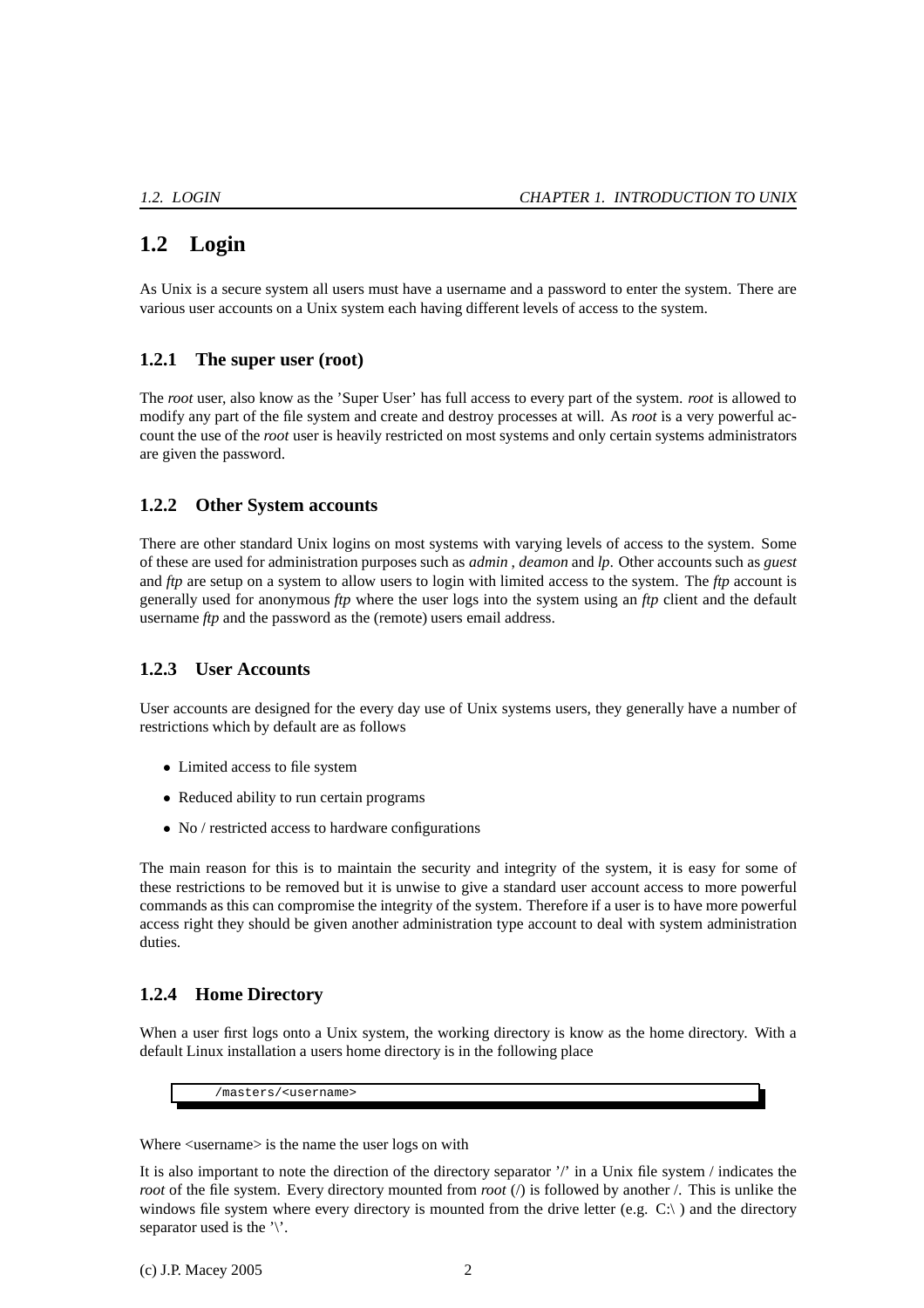## <span id="page-6-3"></span><span id="page-6-0"></span>**Chapter 2**

## **The Unix Shell**

Graphical environments for Unix have been around for many years and many complex tasks can be achieved from the GUI, so why do we need a shell in a Unix environment? For one thing it is generally faster to use the shell prompt to accomplish tasks than it is to open up a file manager move to the directory and copy the files. Also not all users have the ability to open up a GUI based program, for example if the user is running a *telnet* session from a windows machine the only way to interact with the system is to use the shell prompt.

## <span id="page-6-1"></span>**2.1 Different Unix Shells**

There are a variety of different shells available under Linux of which some are listed below

- Standard shell (sh)
- Bourne Again Shell (bash)
- C Shell (csh)
- Turbo C shell (tcsh)

Each of these shells have different features, however most modern shells feature the following basic operations

- File name completion
- History
- Doskey type command selection
- built in scripting languages

### <span id="page-6-2"></span>**2.2 Using the Shell (bash)**

When a console or terminal session is run a program called a shell is used to interpret the commands typed and execute them. The default shell installed on the systems is called *bash .*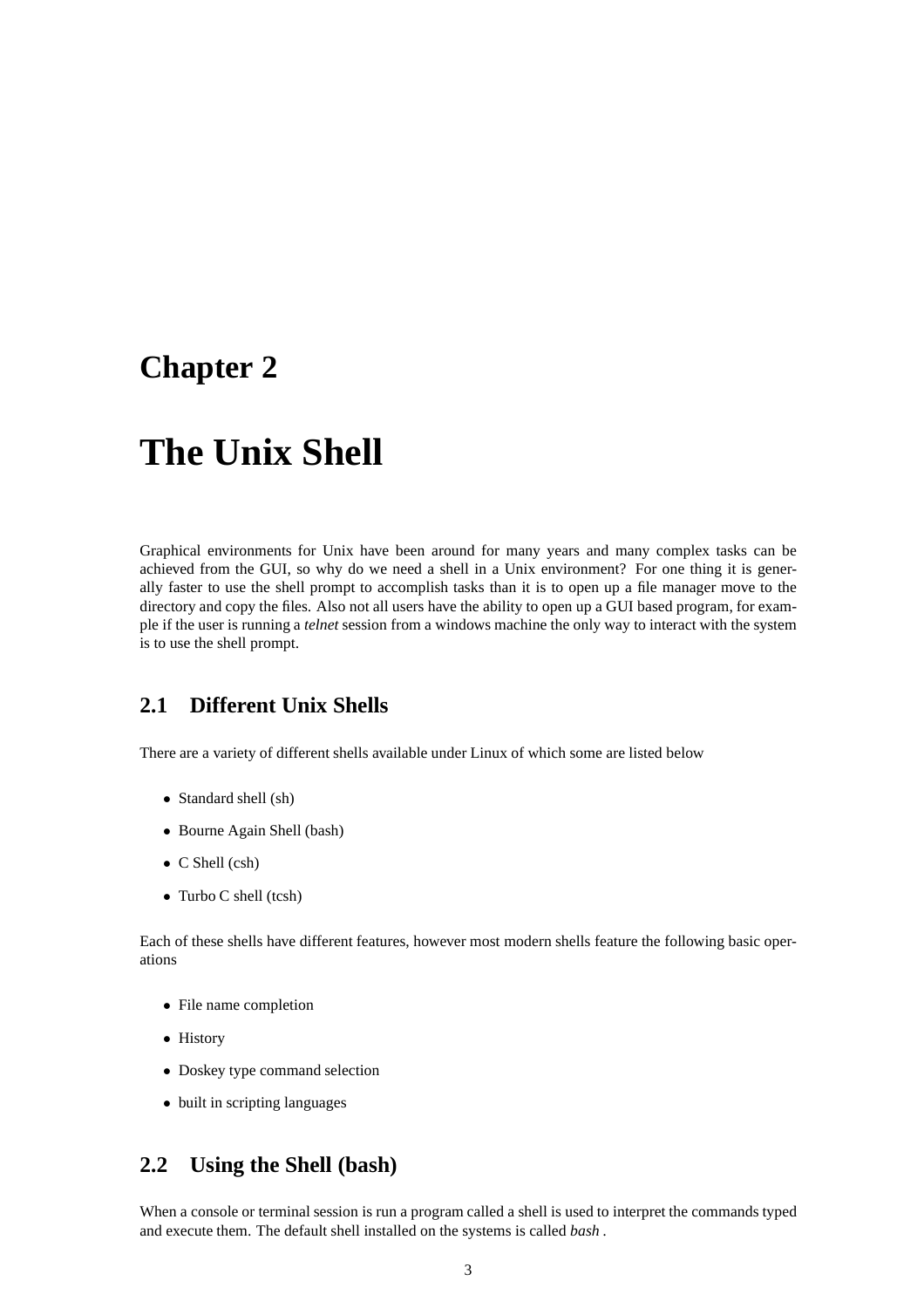#### <span id="page-7-3"></span><span id="page-7-0"></span>**2.2.1 File Name Completion**

One of the most useful features is know as file name completion, this allows part of a file name or directory to be typed and a key pressed to complete the rest of the file name. In *bash* the tab key is used to complete the file name.

For example if there is a file called *example1.c* in the directory by typing *more e* followed by a tab the file name would be completed. However if there are several files called *example1.c example2.c* and *example3.c* typing *more e* followed by a tab would give *more example* after this pressing the tab again would list all of the files with the text *example* If *2* is then typed and tab pressed again the whole file name would be completed.

#### <span id="page-7-1"></span>**2.2.2 History**

History records the most recent commands typed in the shell so the user may re-use them. The simplest method of using history is to type the shell command history which will give a recent list of all the commands typed preceded by a number. To execute a previous command from the history list use the *!* character followed by the number (note that there is no space between the *!* and the number) of the command from the history list.

To execute the last command typed in the shell the following short cut may be used *!!* followed by enter.

To execute the last command beginning with a specific character (for example if *more* was typed)

*!m* followed by enter.

<span id="page-7-2"></span>Finally the up and down arrow key may be used to traverse the history list one command at a time.

### **2.3 Shell examples**

The following example demonstrates the use of file name completion in the shell

#touch example1.c

The *touch* command creates an empty file with the name *example1.c*. By typing *more* and pressing the TAB key the following will be displayed

#more example1.c

Now we press the up arrow twice to get back to the *touch* command and create two more files called *example2.c* and *example3.c*

#touch example2.c #touch example3.c

Now if we type *more e* and the TAB key twice we get the following display

example1.c example2.c example3.c #more example

By typing 3 and then TAB again the the filename *example3.c* will be completed.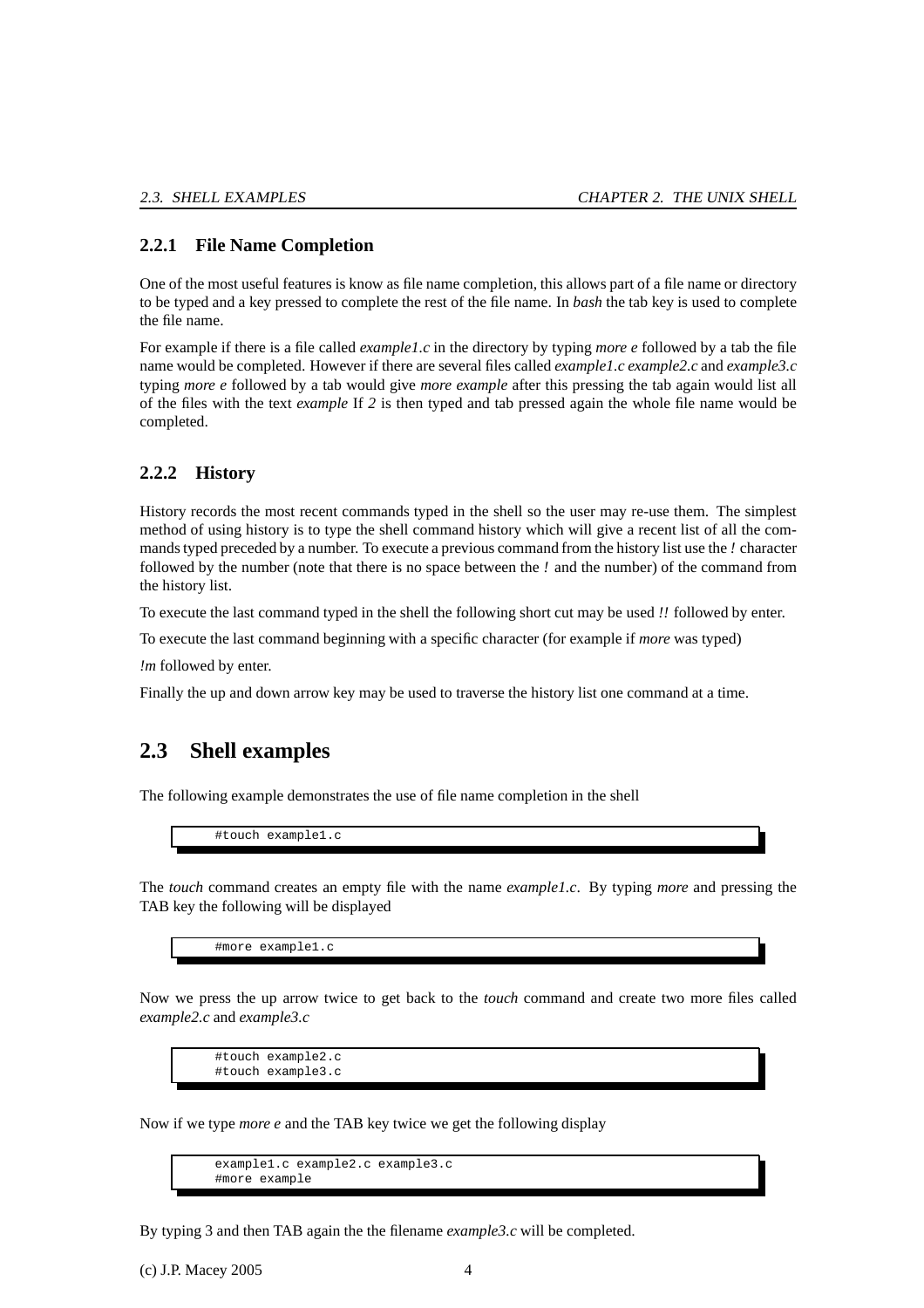## <span id="page-8-2"></span><span id="page-8-0"></span>**2.4 Changing the bash prompt**

When executing interactively, *bash* displays the primary prompt *PS1* when it is ready to read a command, and the secondary prompt *PS2* when it needs more input to complete a command. *Bash* allows these prompt strings to be customised by inserting a number of *backslash-escaped* special characters that are decoded as follows:

| $\setminus a$         | an ASCII bell character (07)                                                                                             |
|-----------------------|--------------------------------------------------------------------------------------------------------------------------|
| $\setminus d$         | the date in "Weekday Month Date" format (e.g., "Tue May 26")                                                             |
| $\backslash e$        | an <i>ASCII</i> escape character (033)                                                                                   |
| $\langle h \rangle$   | the <i>hostname</i> up to the first '.'                                                                                  |
| \H                    | the hostname                                                                                                             |
| \j                    | the number of jobs currently managed by the shell                                                                        |
| $\setminus$ l         | the basename of the shell's terminal device name                                                                         |
| $\sqrt{n}$            | newline                                                                                                                  |
| $\sqrt{r}$            | carriage return                                                                                                          |
| $\setminus s$         | the name of the shell, the basename of \$0 (the portion following the final slash)                                       |
| $\setminus t$         | the current time in 24-hour HH:MM:SS format                                                                              |
| T/                    | the current time in 12-hour HH:MM:SS format                                                                              |
| $\setminus @$         | the current time in 12-hour am/pm format                                                                                 |
| $\setminus u$         | the <i>username</i> of the current user                                                                                  |
| $\setminus\mathsf{v}$ | the version of bash (e.g., 2.00)                                                                                         |
| $\setminus\!\rm V$    | the release of <i>bash</i> , version + patchlevel (e.g., 2.00.0)                                                         |
| $\setminus w$         | the current working directory                                                                                            |
| $\setminus\!{\rm W}$  | the basename of the current working directory                                                                            |
| $\mathcal{L}$         | the history number of this command                                                                                       |
| $\backslash$ #        | the command number of this command                                                                                       |
| \\$                   | if the effective $UID$ is $01$ , a #, otherwise a \$                                                                     |
| \$                    | \nnn the character corresponding to the octal number nnn                                                                 |
| 11                    | a backslash                                                                                                              |
| \[                    | begin a sequence of non-printing characters, which could be used to embed a terminal control<br>sequence into the prompt |
| Л                     | end a sequence of non-printing characters                                                                                |
|                       |                                                                                                                          |

<span id="page-8-1"></span><sup>1</sup>The root user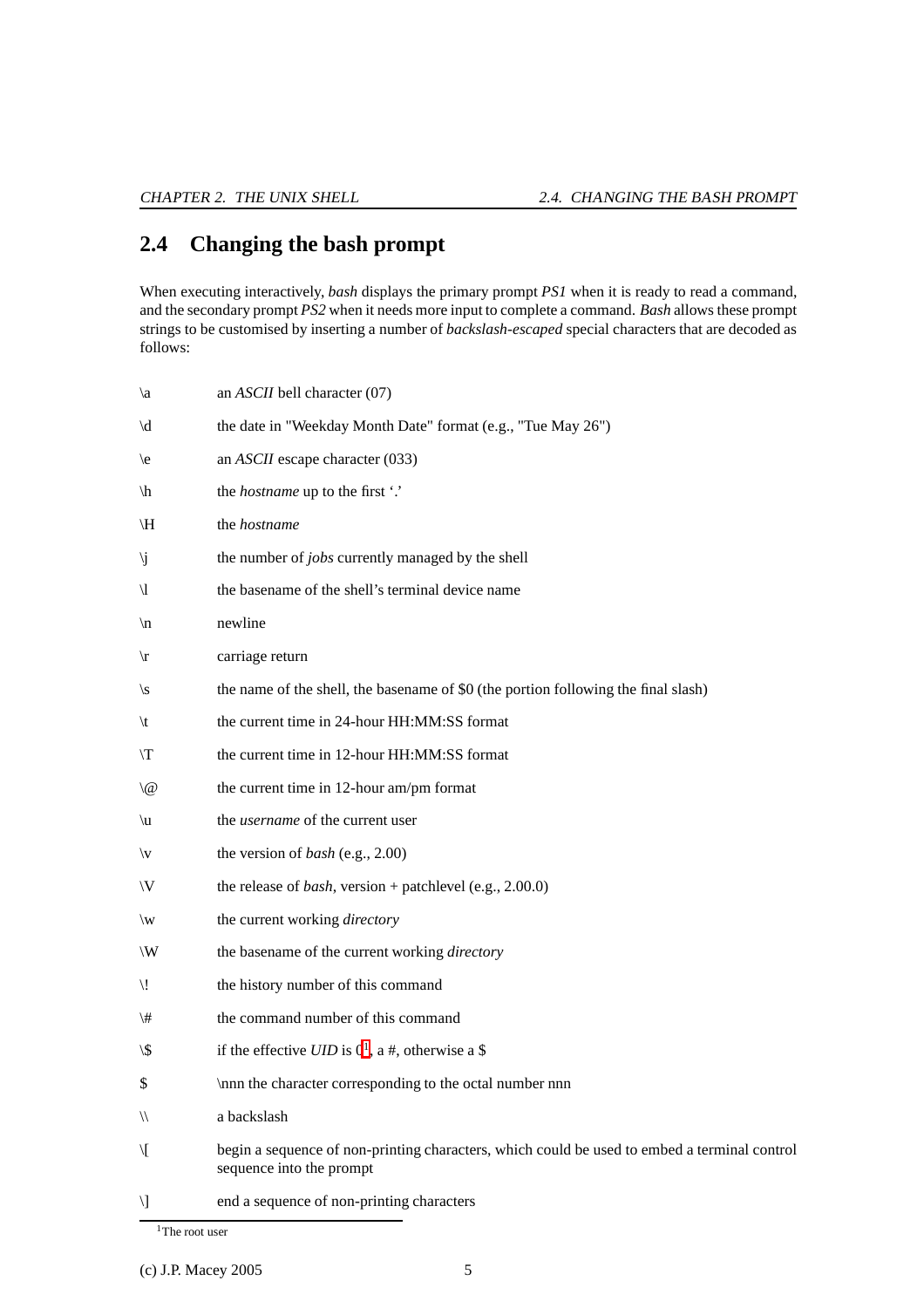#### <span id="page-9-3"></span><span id="page-9-0"></span>**2.4.1 Creating a default prompt**

There are two files which may be edited to set the *PS1* and *PS2* variables. One file will be set for all users who log into the system, the other file will be specific to the user when they log in. The global file is */etc/profile* and the user file is found in the root of the users *HOME* directory and is called *.bashrc*. If a *.bashrc* file contains a *PS1* and *PS2* variable then this will override the global profile.

For example to change the default prompt to display the *username*, the basename of the current working directory and the *\$* prompt if the user is a normal user or *#* if the user is *root* the following *PS1* string can be set in the console using the *export* command

 $\text{export} \text{PS1} = "[\u:\W]\$ 

This will result in the users prompts looking as follows

[jmacey:Unixcourse]\$

Using the *export* command in the console will set the *PS1* string for as long as the console is running. To make this change permanent the command may be placed into the *.bashrc* or the */etc/profile* system files and the command will then be executed each time the shell is run.

### <span id="page-9-1"></span>**2.5 Aliasing commands**

Aliases allow a string to be substituted for a word when it is used as the first word of a simple command. The shell maintains a list of aliases that may be set and unset with the *alias* and *unalias* built in commands. Aliases are created and listed with the alias command, and removed with the unalias command.

For example the *rm* command will by default remove the files passed to it without prompting. To allow the default behaviour of *rm* to prompt the user for a yes / no when deleting files the user could type *rm -i*. However this can be time consuming so using the *alias* command the user can set the *rm* to always run *rm -i*. This is done as follows.

alias rm="rm -i"

No when typing *rm* the following will be shown

```
rm test.sh
rm: remove 'test.sh'?
```
<span id="page-9-2"></span>Pressing *y* will delete the file and *n* will leave it.

#### **2.5.1 Making aliases permanent**

As with the setting the default prompt *aliases* may be made permanent by adding them either to the */etc/profile* or the *.bashrc* files. When changes are made to these files they do not become active until the file has been re-interpreted. This will happen if the shell is closed and re-run or by using the *source* command as follows

source ~/.bashrc

Typing the *alias* command without any arguments will list all of the aliased commands set on the system.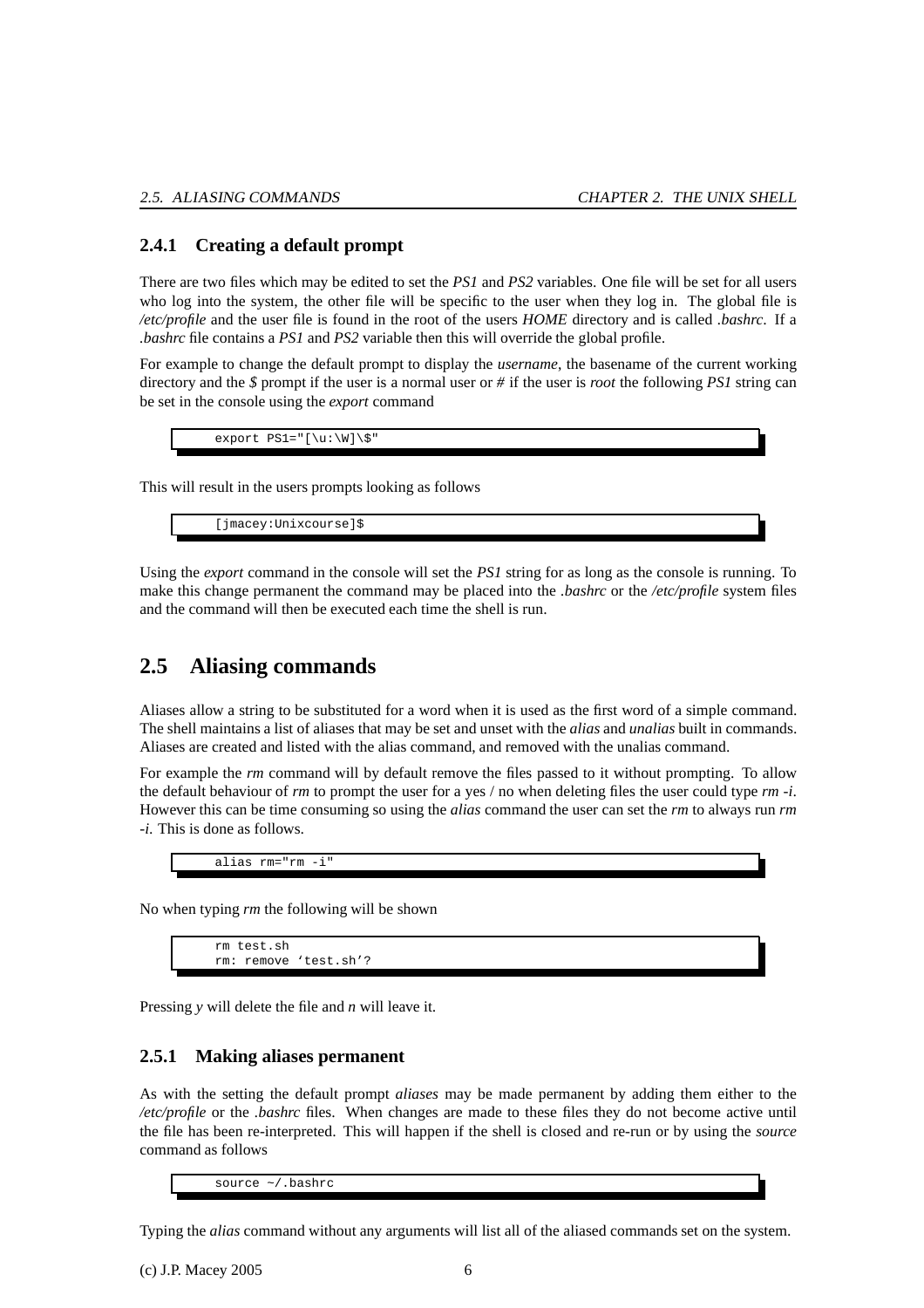#### <span id="page-10-5"></span><span id="page-10-0"></span>**2.5.2 unalias**

To remove any aliases set on the system the *unalias* command is used as follows

unalias rm

#### <span id="page-10-1"></span>**2.5.3 dos to unix alias**

The following set of commands can be placed into the *.bashrc* file to create a set of *dos* to *unix* commands.

```
alias dir="ls"
alias "dir/w"="ls -al"
alias "dir/p"="ls |more"
alias type="more"
alias copy="cp"
alias rn="mv"
alias rename="mv"
alias del="rm -i"
alias attrib="chmod"
alias md="mkdir"
alias help="man"
alias chkdsk="df -k"
alias print="lpr"
```
### <span id="page-10-2"></span>**2.6 ctrl+z and bg**

Sometimes when using the shell a command is run and the *&*is not used; if this command is a GUI based program the shell will lose it's interactivity and all commands typed will have no effect. This is because the program run now has control of the console and no more commands may be typed until this program is terminated.

To overcome this problem the *bash* contains facilities to access the operating systems job control system by typing the suspend character (typically *^Z*, *CTRL-Z*) while a process is running this causes that process to be stopped and returns control to *bash*.

The user may then manipulate the state of this job, using the *bg* command to continue it in the background, the *fg* command to continue it in the foreground, or the *kill* command to kill it.

A *^Z* takes effect immediately, and has the additional side effect of causing pending output and type ahead to be discarded.

## <span id="page-10-3"></span>**2.7 ctrl +c stopping processes**

Sometimes a process will either hang in a terminal or will not stop execution, if this happens the process can be interrupted with the *ctrl+c* key combination if this fails to work the kill control key *ctrl +u* may be used.

### <span id="page-10-4"></span>**2.8 Shell movement commands**

When using the command line in the shell it is possible to move left and right within the current command being typed with the arrow keys. The *BkSp* and *Del* key may be used to delete in the left and right direction respectively, and the following keys may also be used for navigation.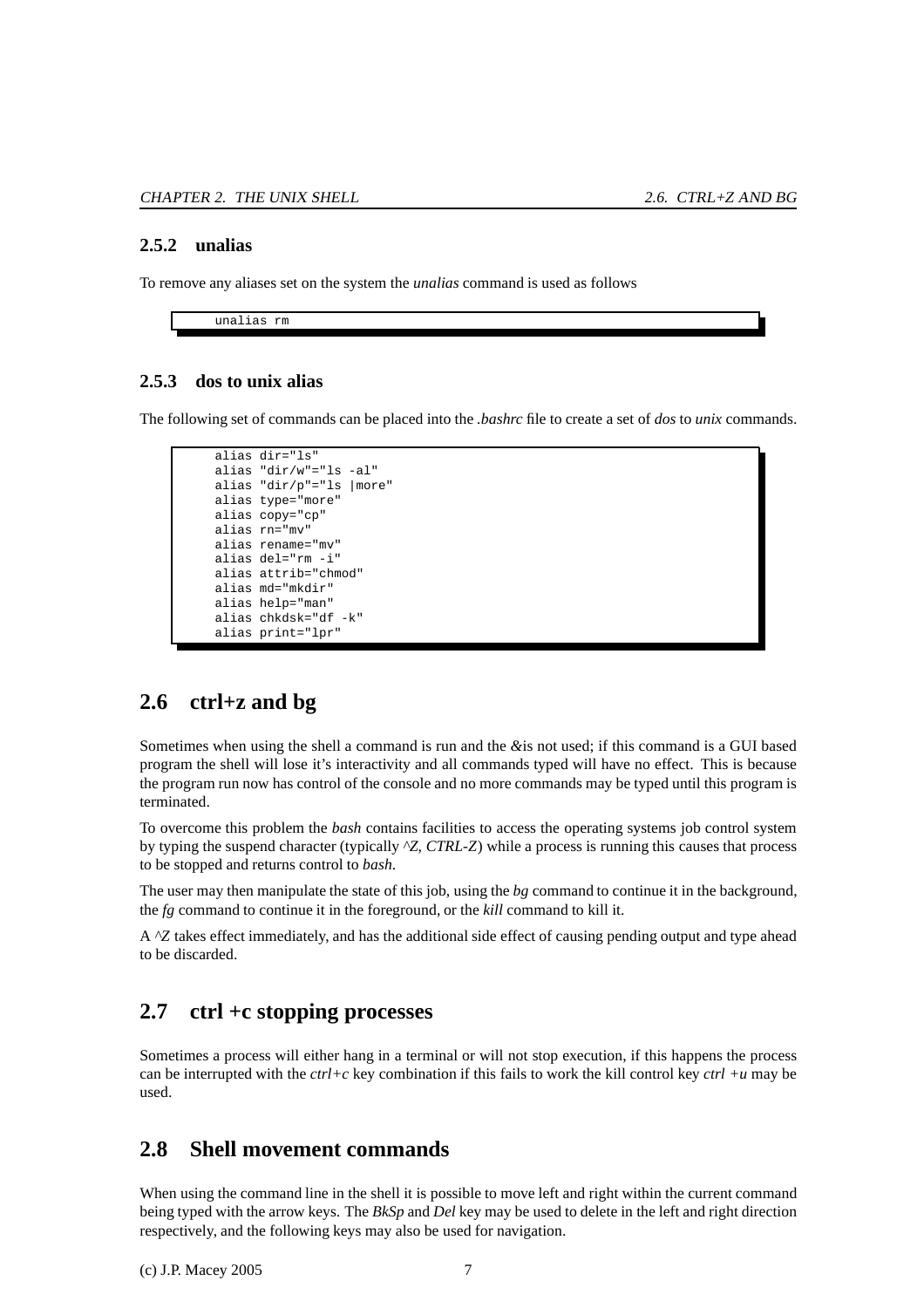- <span id="page-11-5"></span>*ctrl+a* Move to the start of the current line.
- *ctrl+e* Move to the end of the line.
- *ctrl+f* Move forward a character.
- *ctrl+b* Move back a character.
- *ctrl+f* Move forward to the end of the next word. Words are composed of alphanumeric characters (letters and digits).
- *alt+b* Move back to the start of the current or previous word. Words are composed of alphanumeric characters (letters and digits).
- <span id="page-11-0"></span>*ctrl+l* Clear the screen leaving the current line at the top of the screen.

#### **2.8.1** *clear* **and** *reset*

*clear* is used to clear the console / terminal and return the cursor to the top. This is similar to typing *ctrl+l* in *bash.*

Sometimes the terminal window will become scrambled and non printing characters will replace the usual characters[2](#page-11-3) . The easiest way of resetting the console if this happens is by use of the *reset* console command.

## <span id="page-11-1"></span>**2.9 Getting Help**

Unix contains a comprehensive help system called *man* The word man stands for manual, a series of online pages which can tell the user the purpose of many commands. The *man* pages provide a summary of a command's purpose, the options available and the syntax which is used to issue the command. All man pages are formatted in the same way to give a consistent look and feel, this means that once the user is familiar with the format it is easy to quickly extract the relevant information from the man pages.

#### <span id="page-11-2"></span>**2.9.1 Man page sections**

All man pages are split into the following sections

| Name        |  |
|-------------|--|
| Synopsis    |  |
| Description |  |
| Options     |  |
| See Also    |  |

The *Name* and the *Synopsis* sections give a brief description of the command being looked up.

The *description* section gives a more detailed explanation of the command and its uses, as most Unix commands have a variety of command line options these are listed next in the *options* section.

Finally related or similar commands are listed in the *See Also* section. These commands will have their own man pages which may be examined by using the *man* command again with the different command name.

<span id="page-11-3"></span>The following page shows the manual page for the *touch*<sup>[3](#page-11-4)</sup> utility with all of the different sections.

<sup>2</sup>This usually happens when using *more* on a binary file.

<span id="page-11-4"></span> $3$ Note this is for the GNU / Linux version of touch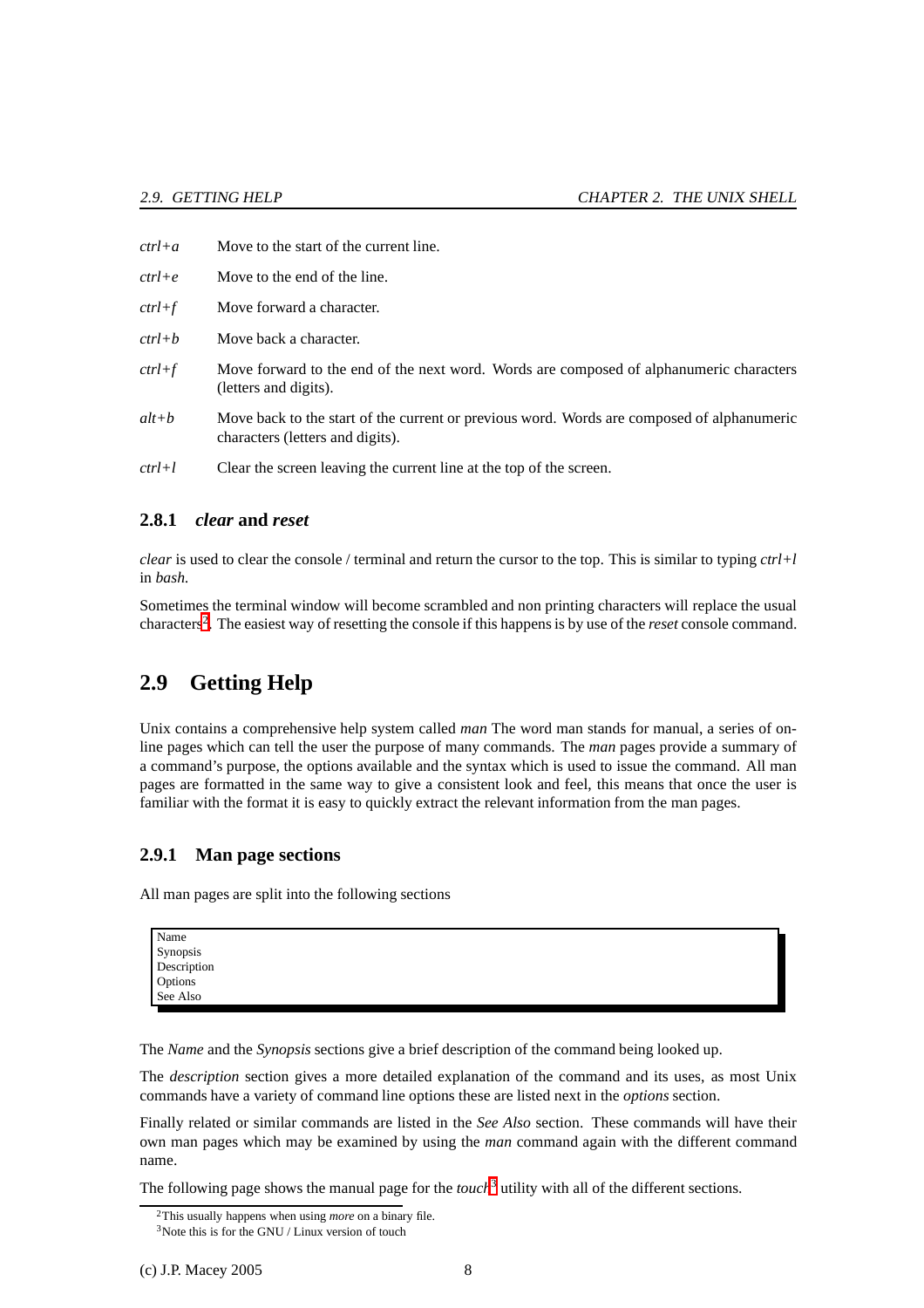<span id="page-12-1"></span>

Man pages are formatted to be displayed in the console if printed versions are required they must be formatted to remove any non printable characters as follows

#man touch | col -b | lpr

The above command is actually a compound command where the output of one command is fed into the input of another command. First the *man* command is used to print out the *man* page. This is then fed into the command *col -b* using the *|* . The *col -b* command removes any backspaces from the output of the man command. Finally the output of the *col* command is sent to the printer using the *lpr* command.

## <span id="page-12-0"></span>**2.10 Where am I? and Who am I?**

As a unix system is usually a distributed operating system with many users it is important to be able to identify who the user is, which machine the user is on an where on the machine the user is. To do this the following commands are used

*id, hostname, who, pwd*

```
#id
uid=1549(jmacey) gid=100(users)
#
```
The basic output from the *id* command is shown above, this gives information about the user id (*uid*) which is a numeric value with the names in brackets. Next the group id is shown (*gid*) this is the primary group the user belongs to and finally any supplementary group the user belongs to (if none this information is omitted).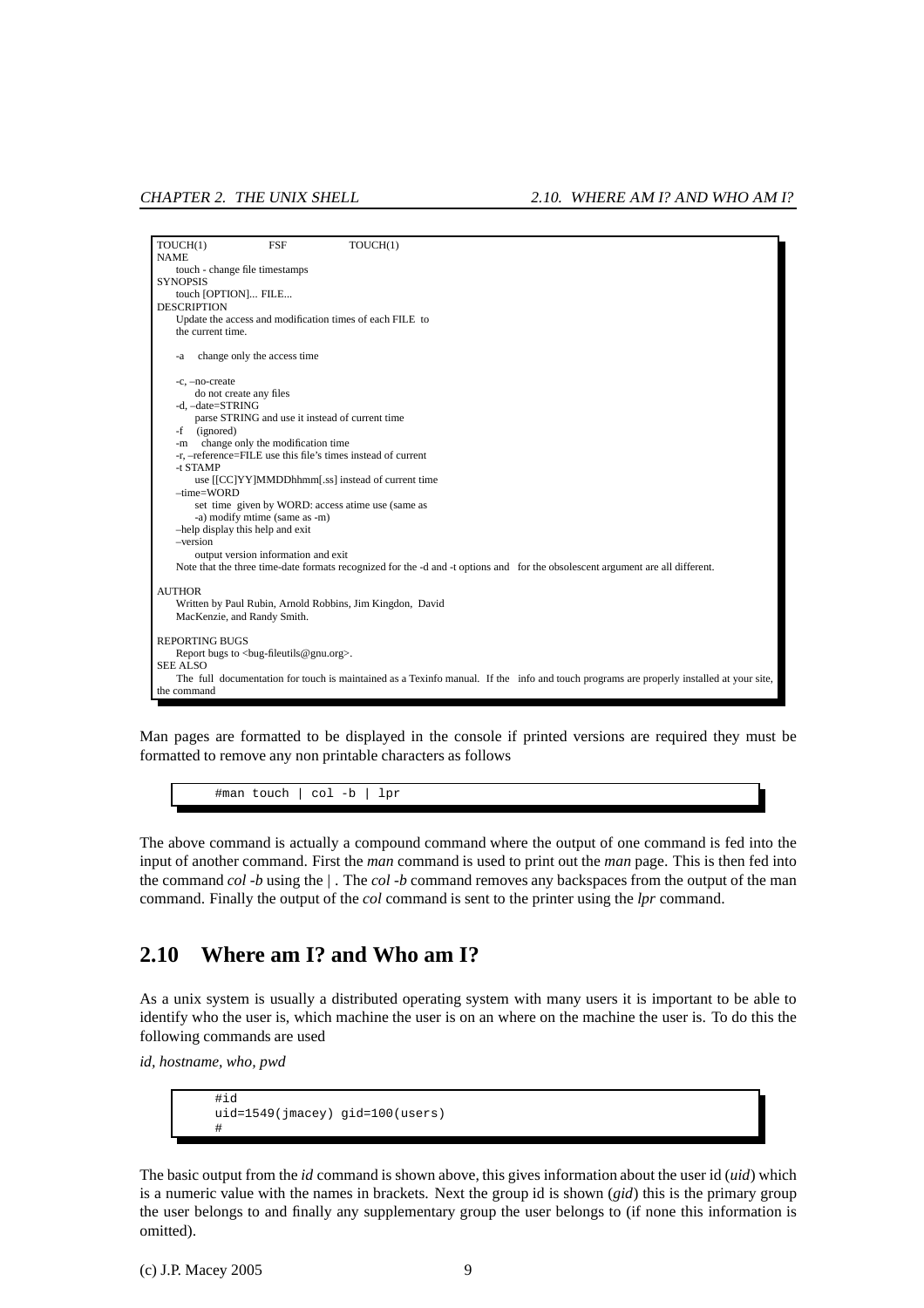```
#hostname
rh1610
#
```
The *hostname* command prints out the name of the machine that the user is currently logged into.

```
#who
jmacey :0 Oct 17 11:59<br>u9573564 pts/1 Oct 17 18:
u9573564 pts/1 Oct 17 18:30
#
```
The *who* command prints out the names of the users currently logged on to the system. As more than one user may be logged into the system at any one time this command is useful for finding out who is on the system. For more detailed information about a user logged on the system the *finger* command may be used as follows

```
#finger jmacey
Login: jmacey Name: Jonathan Macey
Directory: /home/jmacey
On since Tue Oct 17 11:59 (BST) on :0 (messages off)
On since Tue Oct 17 18:30 (BST) on pts/1 from :0
On since Tue Oct 17 21:34 (BST) on pts/2 from :0
   6 seconds idle
No mail.
Plan:
```
The plan section of the *finger* output is created by the user using a file called .plan created in the users home directory. This is useful for telling other users on the system what you are doing however on some distributed systems (like the University) this will not work due to the way the file system has been setup for security reasons.

Finally to find out where in the file system you are the *pwd* command may be used as follows

| #pwd            |  |  |
|-----------------|--|--|
| cgstaff/jmacey/ |  |  |

<span id="page-13-0"></span>*pwd* prints out the current file system location relative to the *root* directory.

### **2.11 System Processes**

Every time a program is executed on a Unix system it is given a unique integer id. This is known as the process id or *pid*. Only the user who has created a process can modify this process, this is know as ownership. The only exception to this rule is the *root* user who has the ability to *kill* any process created by any user.

#### <span id="page-13-1"></span>**2.11.1 Listing processes**

To list processes the *ps* command is used as follows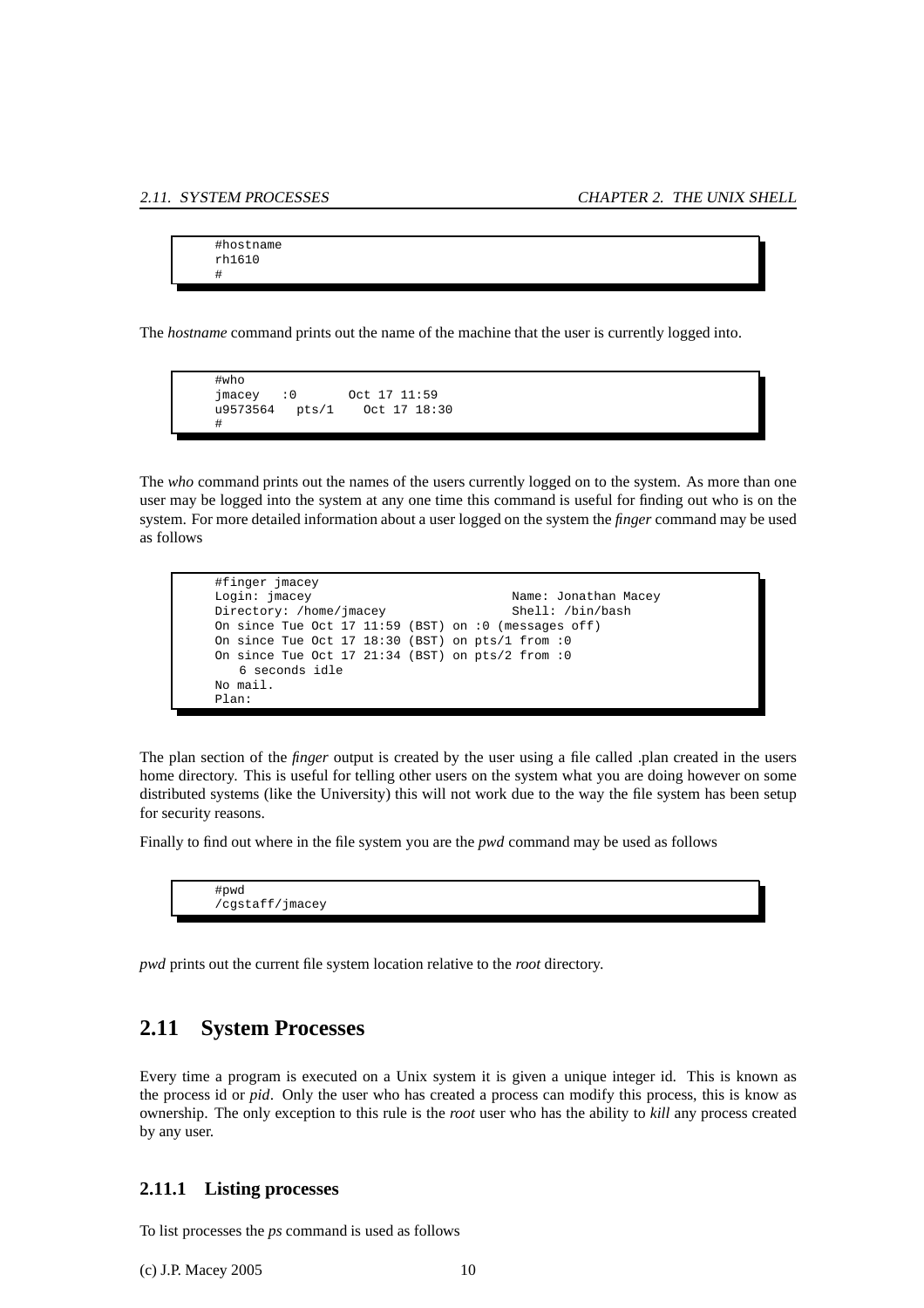<span id="page-14-0"></span>

| #ps          |                   |
|--------------|-------------------|
| פידיד חדם    | TIME CMD          |
| 7073 pts/1   | $00:00:00$ bash   |
| $7161$ pts/1 | $00:00:00$ xclock |
| 7371 pts/1   | $00:00:00$ ps     |
| #            |                   |

The output of the *ps* command only shows the processes running from the current terminal with the current user. However with the use of *flags* more processes may be shown

| $#ps -ef$ |              |              |                              |               |                    |                                             |
|-----------|--------------|--------------|------------------------------|---------------|--------------------|---------------------------------------------|
| UID       | <b>PTD</b>   | <b>PPTD</b>  | C STIME TTY                  |               | TIME CMD           |                                             |
| root      | $\mathbf{1}$ | $\Omega$     | 0 11:57?                     |               |                    | $00:00:06$ init $[5]$                       |
| root      | 6            | $\mathbf{1}$ | 0 11:57?                     |               |                    | 00:00:00 [mdrecoveryd]                      |
| root      | 61           | $\mathbf{1}$ | $0$ 11:58 ?                  |               | $00:00:00$ [khubd] |                                             |
| daemon    | 442          | $\mathbf{1}$ | 011:58?                      |               |                    | $00:00:00$ /usr/sbin/atd                    |
| root      | 468          | $\mathbf{1}$ | $0$ 11:58 ?                  |               |                    | $00:00:00$ [cardmgr]                        |
| root      | 514          | $\mathbf{1}$ | 0.11:58.2                    |               | $00:00:00$ [pump]  |                                             |
| 1p        | 515          | $\mathbf{1}$ | $0$ 11:58 ?                  |               | $00:00:00$ [lpd]   |                                             |
| root      | 563          | $\mathbf{1}$ | 0.11:58.2                    |               |                    | $00:00:00$ sendmail: accepting connections  |
| root      | 579          | $\mathbf{1}$ | $0$ 11:58 ?                  |               |                    | $00:00:01$ qpm $-t$ ps/2                    |
| root      | 594          | $\mathbf{1}$ | 0.11:58.2                    |               | $00:00:00$ crond   |                                             |
| xfs       | 627          | $\mathbf{1}$ | $0$ 11:58 ?                  |               |                    | 00:00:00 xfs -droppriv -daemon              |
| root      | 659          | $\mathbf{1}$ | 011:58?                      |               |                    | $00:00:00$ rhnsd --interval 30              |
| root      | 682          | $\mathbf{1}$ | $0, 11:58$ ?                 |               | $00:00:00$ [qdm]   |                                             |
| root      | 688          | 682          | 9 11:58?                     |               |                    | $00:59:57$ /usr/bin/X11/X -auth /var/gdm/:0 |
| jmacey    | 6893         | $\mathbf{1}$ | 1 15:39?                     |               |                    | 00:04:45 /office52/program/soffice.bin      |
| jmacey    | 7073         | 7069         | $0$ 18:30 pts/1              |               | $00:00:00$ bash    |                                             |
| jmacey    | 7161         | 7073         |                              | 0 19:56 pts/1 | $00:00:00$ xclock  |                                             |
| jmacey    | 7263         | 7069         | $0 \, 21:34 \, \text{pts}/2$ |               | $00:00:00$ bash    |                                             |

This list now contains all of the processes on the system as the *-ef* flags tells *ps* to show all processes (*-e*) and format it in a long output (*-f*)

It is possible that there may be many processes on the system and sometimes these will take up many pages of the terminal screen. To overcome this problem we can feed the output of *ps* into the *more* utility as follows

#ps -ef | more

The output of *ps* will now be shown a page at a time and the space bar may be used to select the next page of the output.

It is sometimes desirable to select processes by another criteria such as *username* to do this we can feed the output of *ps* into the *grep* command as follows

| $#ps -ef$ |      | grep jmacey    |                           |                         |                   |                                            |  |
|-----------|------|----------------|---------------------------|-------------------------|-------------------|--------------------------------------------|--|
| UID       | PID  | PPID           | C STIME TTY               |                         | TIME CMD          |                                            |  |
| jmacey    | 738  |                | 011:59?                   |                         |                   | $00:00:44$ sawfish --sm-client-id=de ault2 |  |
| jmacey    | 817  | $\overline{1}$ | 0 11:59?                  |                         |                   | 00:00:06 xscreensaver -no-splash - imeout  |  |
| jmacey    | 6893 |                | $1 \quad 1 \quad 15:39$ ? |                         |                   | 00:04:45 /office52/program/soffice bin     |  |
| jmacey    | 7073 |                |                           | 7069 0 18:30 pts/1      | $00:00:00$ bash   |                                            |  |
| jmacey    | 7161 | 7073           |                           | $0\;19:56\;{\rm pts}/1$ | $00:00:00$ xclock |                                            |  |
| jmacey    | 7263 |                |                           | 7069 0 21:34 pts/2      | $00:00:00$ bash   |                                            |  |
|           |      |                |                           |                         |                   |                                            |  |

The *grep* command is used to find regular expressions in text. So in the above example all lines of text which contain the text *jmacey* are printed out. There is an alternative command called *pgrep* which does a similar thing to the command above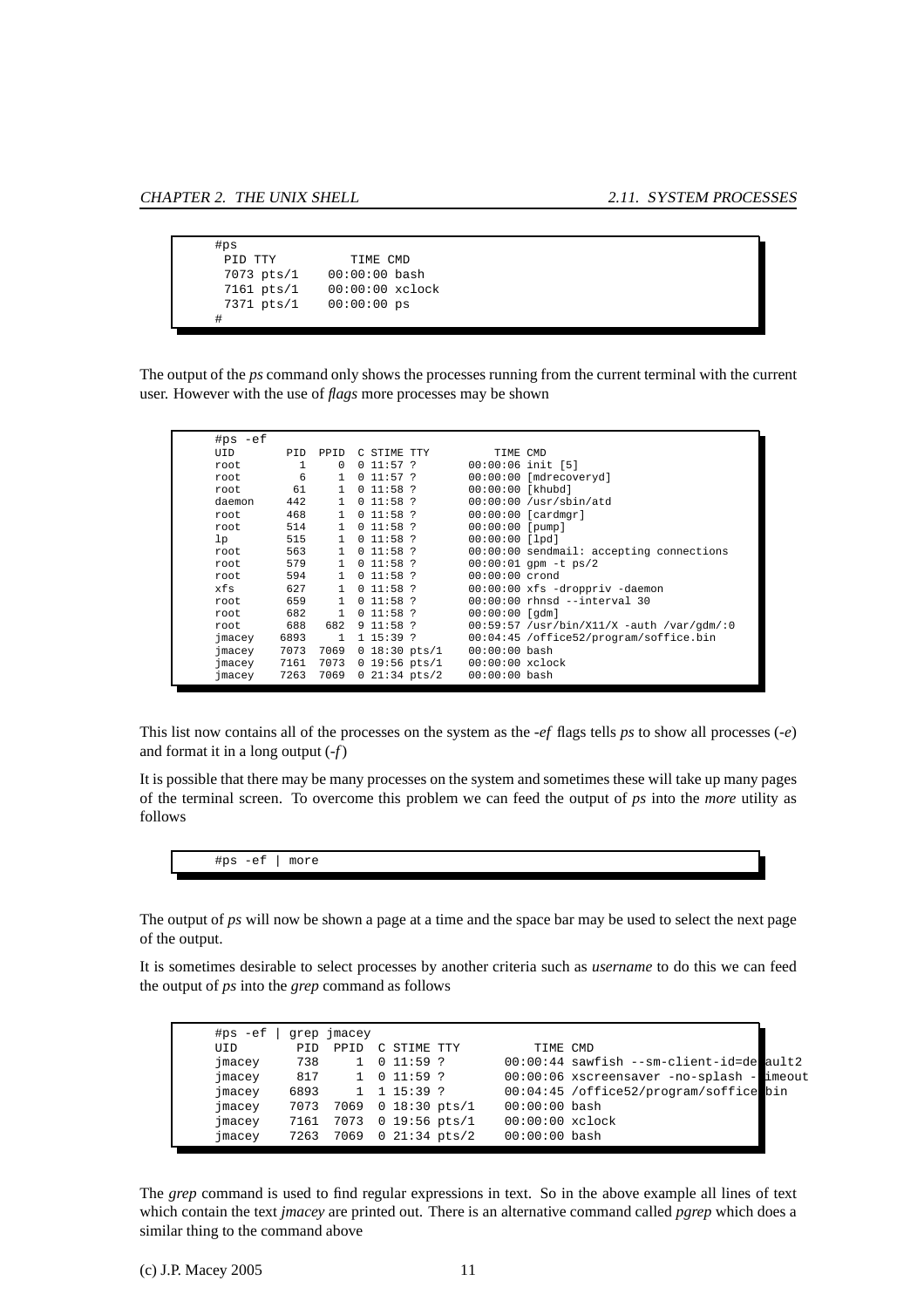<span id="page-15-3"></span>

|           | #pgrep -lu jmacey |
|-----------|-------------------|
| 7073 bash |                   |
|           | 7161 xclock       |
| 7263 bash |                   |
|           |                   |

*pgrep* prints out the *pid* and the *name* of the process and the flag *-l* tells *pgrep* to print out the name of the program running and -u *<username>* specifies the user to look for.

#### <span id="page-15-0"></span>**2.11.2 Killing processes**

Sometimes it is desirable to stop a process from running on the system, to do this two things are required. Firstly the *pid* of the process must be known and secondly the user trying to kill the process must either own the process or be the *root* user.

The *kill* command works by sending a *signal* to the currently running process, depending upon the *signal* sent the process will respond in different ways. A list of the common *signals* are shown in table [2.1.](#page-15-1)

| <b>Signal</b>                   | Value          | <b>Action</b>               | <b>Comment</b>                                              |
|---------------------------------|----------------|-----------------------------|-------------------------------------------------------------|
| <b>SIGHUP</b>                   |                | A                           | Hangup detected on controlling terminal or death of process |
| <b>SIGINT</b>                   | $\mathfrak{D}$ | A                           | Interrupt from keyboard                                     |
| <b>SIGQUIT</b>                  | 3              | C                           | Quit from keyboard                                          |
| <b>SIGILL</b>                   | 4              | $\mathcal{C}$               | <b>Illegal Instruction</b>                                  |
| <b>SIGABRT</b>                  | 6              | C                           | Abort signal from abort $(3)$                               |
| <b>SIGFPE</b>                   | 8              | $\mathcal{C}_{\mathcal{C}}$ | Floating point exception                                    |
| <b>SIGKILL</b>                  | 9              | AEF                         | Kill signal                                                 |
| <b>SIGSEGV</b>                  | 11             | C                           | Invalid memory reference                                    |
| <b>SIGPIPE</b>                  | 13             | A                           | Broken pipe: write to pipe with no readers                  |
| <b>SIGALRM</b>                  | 14             | A                           | Timer signal from alarm (2)                                 |
| <b>SIGTERM</b>                  | 15             | A                           | Termination signal                                          |
| <b>SIGCHLD</b><br>20,17,18<br>B |                |                             | Child stopped or terminated                                 |
| <b>SIGCONT</b>                  | 19,18,25       |                             | Continue if stopped                                         |

<span id="page-15-1"></span>Table 2.1: Unix Signals

The letters in the "Action" column of tabl[e2.1](#page-15-1) are shown in tabl[e2.2.](#page-15-2)

| Action | <b>Description</b>                                        |
|--------|-----------------------------------------------------------|
| А      | Default action is to terminate the process.               |
| B      | Default action is to ignore the signal.                   |
| C      | Default action is to terminate the process and dump core. |
| D      | Default action is to stop the process.                    |
| E.     | Signal cannot be caught.                                  |
| F      | Signal cannot be ignored.                                 |

<span id="page-15-2"></span>Table 2.2: Actions for signal

Usually the SIGKILL (*-9*) signal is used to *kill* a process as this will try to shut the process down properly, however sometimes processes do not respond to a *kill -9* and the command *kill -15* must be used.

The following example shows how ps and kill can be used in combination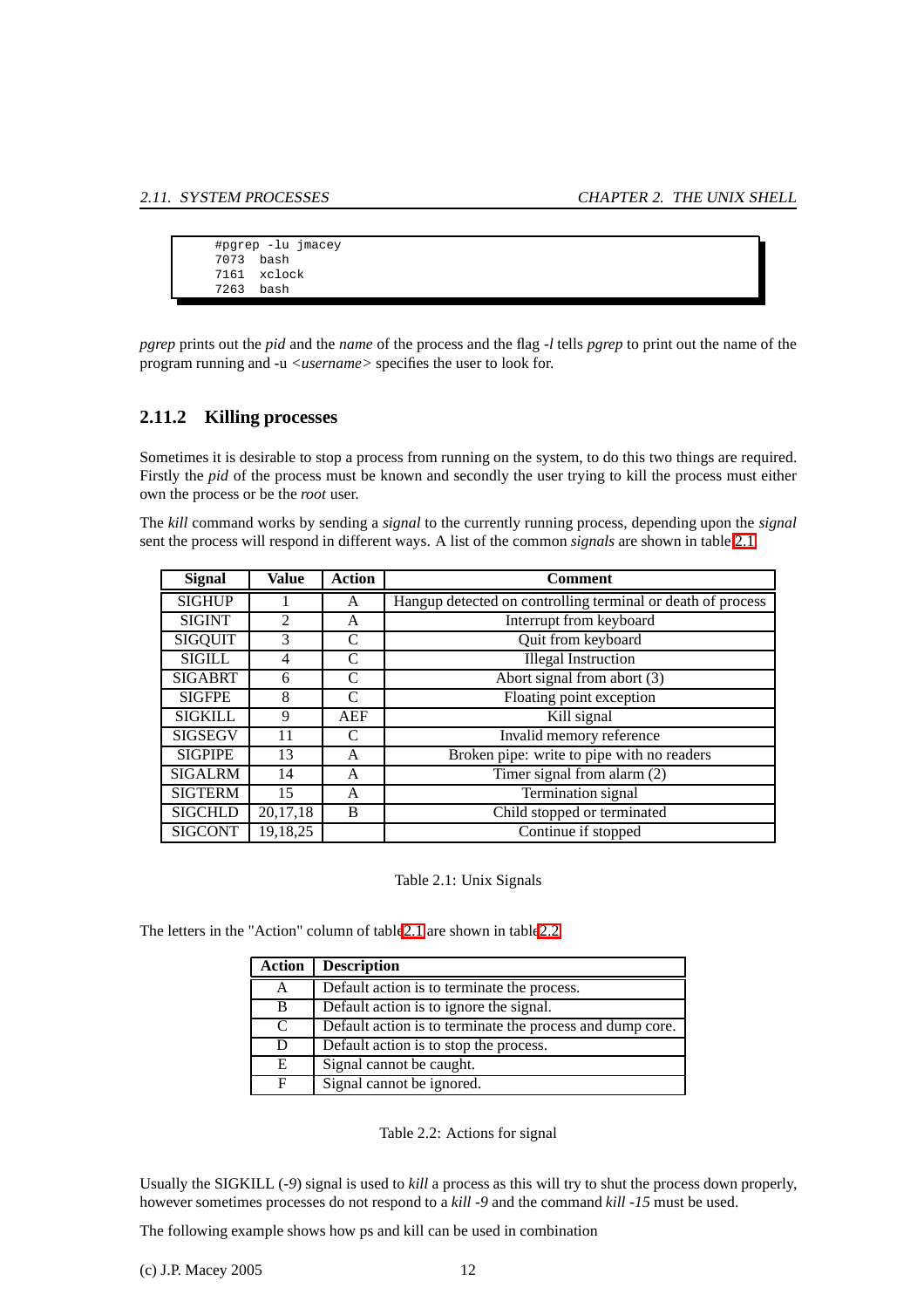```
#xload & xload& xload &
[6] 1371
[7] 1372
[8] 1373
```
This command will run 3 copies of the program *xload*. Notice that the & is used at the end of the call to *xload*, this tells the program to detach itself from the console and run as a separate process. If this was not used the console would not be available until the *xload* program had completed.

Now we can look for the pid of the *xload* processes by using the following command (note that the *pid* will be different for each system this example is run on)

| #ps  | grep xload |      |       |
|------|------------|------|-------|
| 1373 | pts/4      | 0:00 | xload |
| 1373 | pts/4      | 0:00 | xload |
| 1373 | pts/4      | 0:00 | xload |
| 1373 | pts/4      | 0:00 | xload |
| #    |            |      |       |

Now we can *kill* the *xload* programs by using the *kill -9* command as follows

#kill -9 1371 [7] killed xload #

This can then be repeated for each of the different pid's of the *xload* processes. However it is also possible to *kill* many processes at the same time by the use of the *pkill* command as follows

#pkill -9 xload

This command will kill all processes called *xload* with a signal *-9*, as long as the user calling the process either owns the process or is *root*.

#### <span id="page-16-0"></span>**2.11.3 more, cat and indirection**

The following section shows how unix commands can be connected together by use of indirection. This has already been seen with the use of the pipe ( | ) feeding the output of *ps* into the *grep* command. Unix also allows the output of a program to be fed into a file by using the *>* or *> >* operators.

### <span id="page-16-1"></span>**2.11.4 Using cat**

The *cat* command has many uses and can operate in a number of ways, firstly it can operate in a similar fashion to *more* as follows

#cat /etc/passwd

This will print out the contents of the file */etc/passwd* to the console. However another use for the *cat* command is in combination with the *>* operator as follows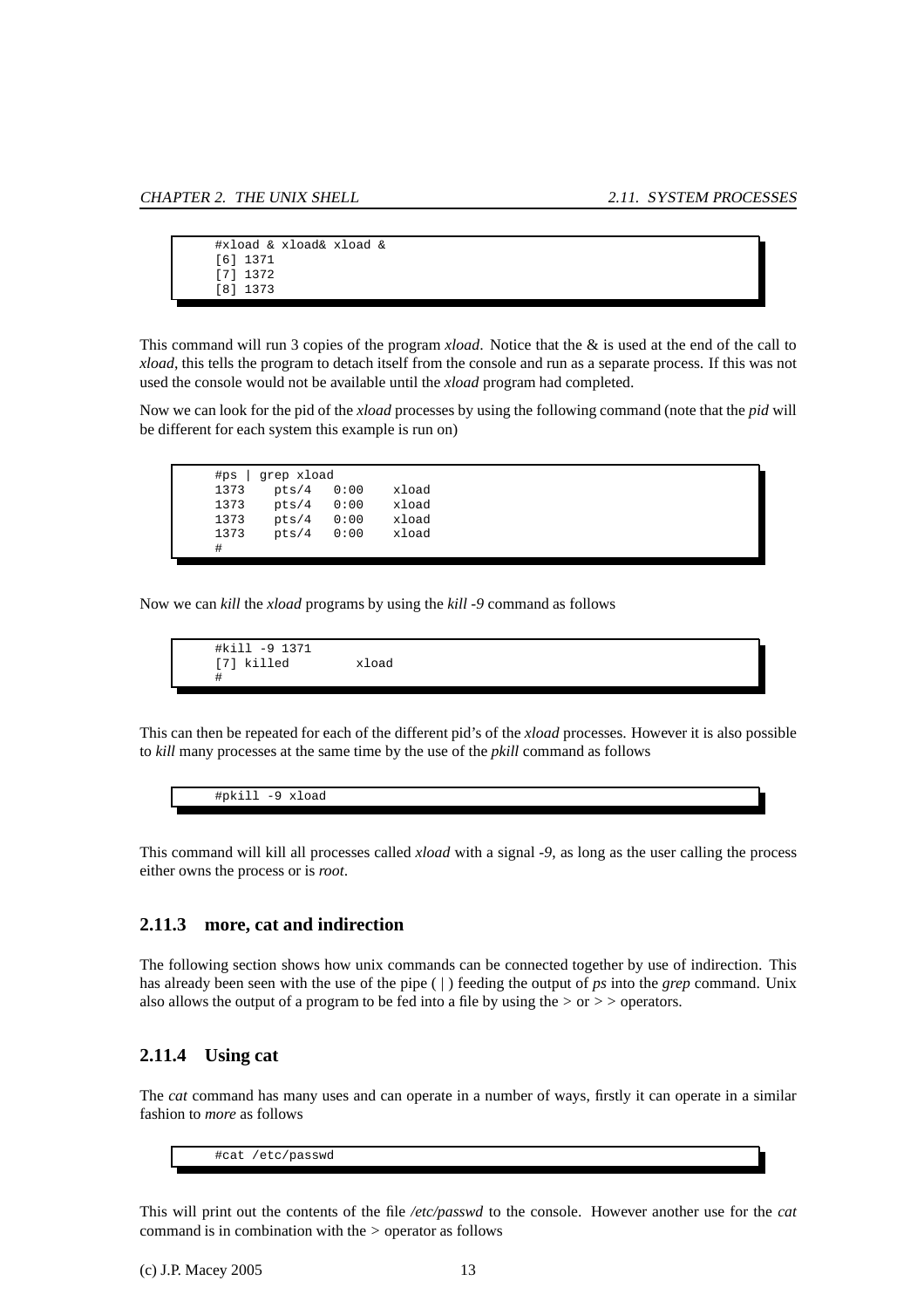```
#cat /etc/passwd > pass.txt
#cat pass.txt
```
<span id="page-17-1"></span>This will create a file in the current directory call *pass.txt* which contains the contents of the */etc/passwd* file.

It must be noted that every time the *>* command is used the resultant file is recreated from scratch. If the file is to be added to (concatenated) the *> >* operator is used as follows

#cat /etc/hosts > > pass.txt #cat pass.txt

*cat* can also be used with multiple file arguments as follows

```
#cat /etc/hosts /etc/passwd > p2.txt
#cat p2.txt
```
*cat* can also be used with the standard input as a simple line editor, as follows

```
#cat > test.txt
```
This puts *cat* into line editor mode where each line of text can be edited until the return key is pressed which will then start a new line of the file.

To quit this mode *ctrl + c* must be pressed which will save the file. The file can then be viewed using the following command

#cat test.txt

## <span id="page-17-0"></span>**2.12 Changing passwords**

To change your password the *passwd* command is used as follows,

passwd Old password: enter your current password New password: enter your new password Retype new password: re-enter your new password

The passwords will not appear on the screen as you type, to prevent other people from seeing them. If you make a mistake, the message



is displayed and your password remains unchanged. If the system uses a NIS or YP the call to *passwd* will call the *yppasswd* to change the password, however this will take some time to synchronise with the *NIS* database and will not take effect until the *NIS* has been re-made.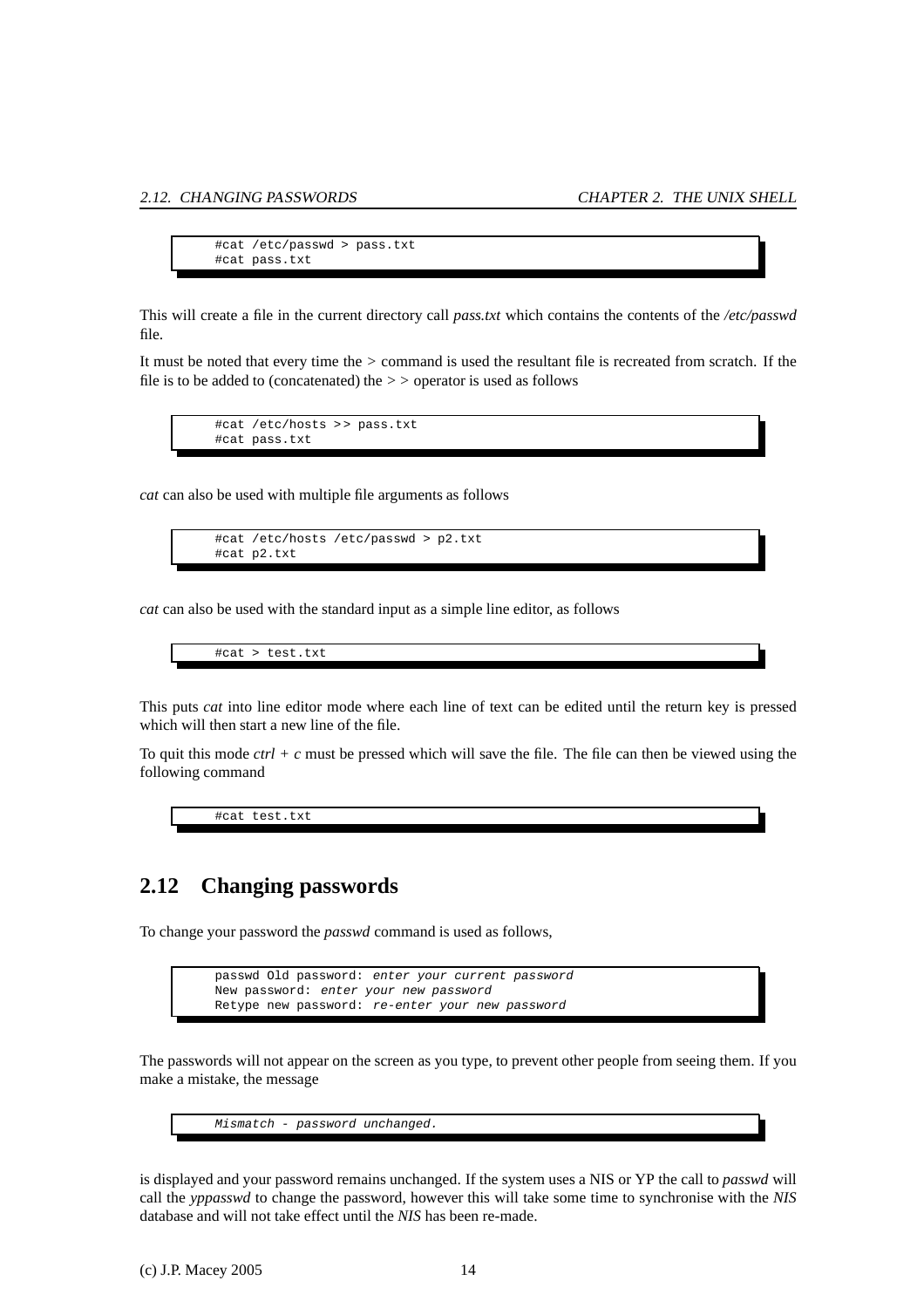## <span id="page-18-3"></span><span id="page-18-0"></span>**Chapter 3**

## **The Unix File system**

The unix file system follows a hierarchical structure with all disks and devices mounted from a common source. This common source is know as *root* and is usually depicted using a forward slash ( */* ) and all directories hang off of this one common root. This is also true if the system has more than one disk as this will be mounted on to the *root* file system and will appear as a directory.

The file system can be drawn as a tree like structure as shown in figure [3.1](#page-18-2) and most unix implementations have a similar layout.



<span id="page-18-2"></span>Figure 3.1: Unix File system

### <span id="page-18-1"></span>**3.1 Studio file system structure**

The following list show important directories in the Linux Studios at the NCCA

/masters - home dirs of all students

/mapublic - masters public usually used for staff to place important lecture files

/cgstaff - staff home dirs

/tmp - temp directory used by some applications

/transfer - scratch areas for large files and project, useful for sharing work and local machine access to data (important all people have access to this and it is cleared on a regular basis)

/media - various mount point areas.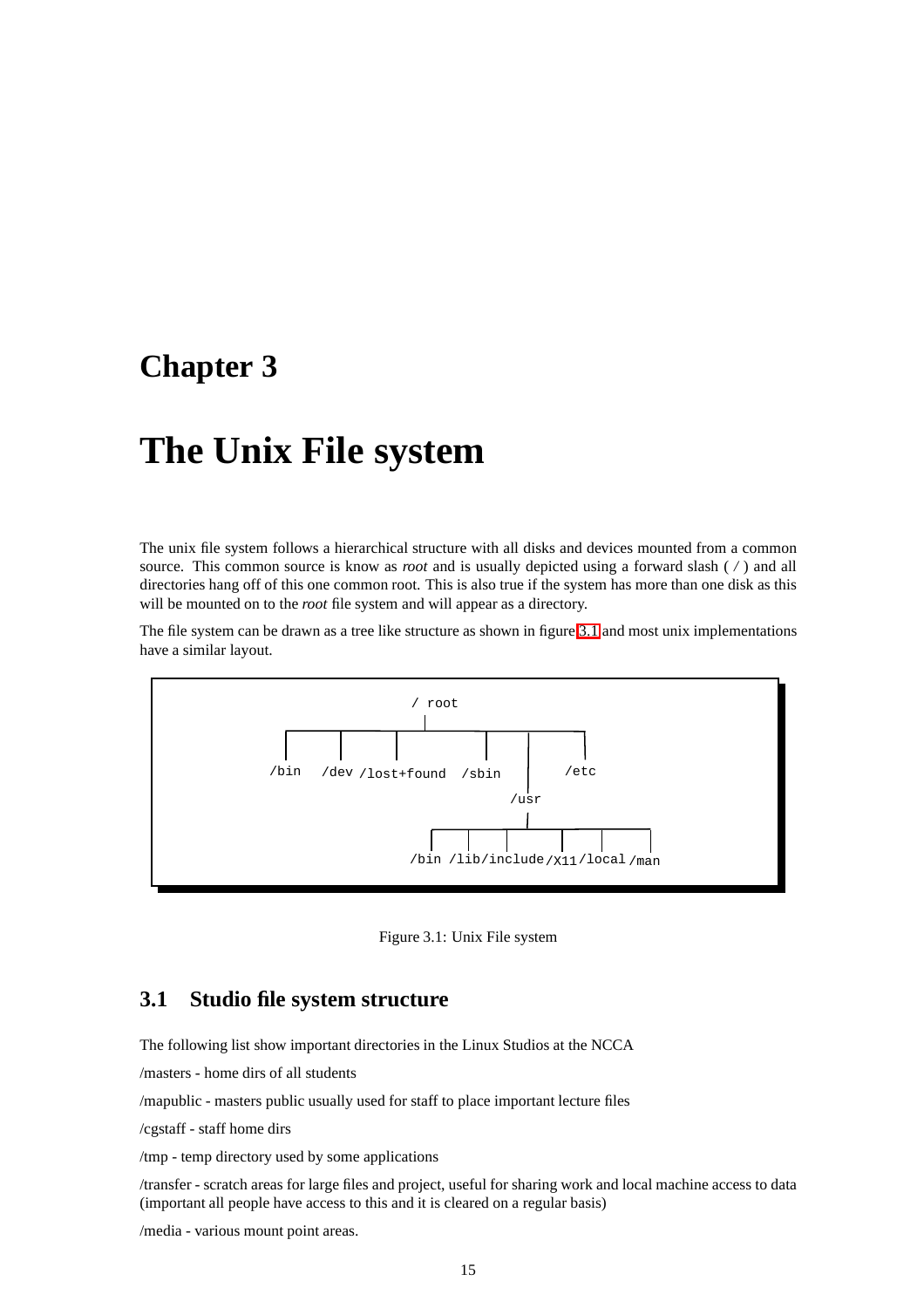<span id="page-19-4"></span>*IMPORTANT : your home directories are not backed up on any server so work that is deleted will be lost. It is your responsibility to make archives of work on either DVD or external hard drives.*

## <span id="page-19-0"></span>**3.2 File permissions**

Each file has a number of *attributes* associated with it. These may be seen by using the *ls* (list files) command as follows

 $#ls -1$ -rw------- 1 jmacey other 0 Nov 29 14:33 example1.c -rw------- 1 jmacey other 0 Nov 29 14:33 example2.c -rw------- 1 jmacey other 0 Nov 29 14:33 example3.c -rw-r--r-- 1 jmacey users 849 Oct 24 12:00 pass.txt

This listing may be a bit confusing at first but it is broken down into the following sections starting with the first column.

#### <span id="page-19-1"></span>**3.2.1 The file type**

The first character of the first column indicates the file type and the characters in table [3.1](#page-19-3) are used.

| <b>Type</b> | <b>Description</b>                                                    |
|-------------|-----------------------------------------------------------------------|
|             | Indicates a regular file.                                             |
| d           | Indicates a directory                                                 |
| $\mathbf c$ | Indicates a character mode special device file                        |
| b           | Indicates a block mode special device file                            |
| p           | Indicates a FIFO (or named pipe) used for inter process communication |
|             | Indicates a symbolic link                                             |

<span id="page-19-3"></span>Table 3.1: File types

Some versions of unix extend these types to show whether files are symbolic links, and whether they are network mounted or not.

### <span id="page-19-2"></span>**3.2.2 Unix file access control**

Immediately following the file type character are nine characters that indicate the permissions by which the users and their processes can access the file. These characters consist of three sets of the characters, *rwx* where *r* indicates the read permissions, *w* indicates write permissions, and *x* indicates execute permissions.

The first set of permissions grant access to the owner of the file, the second set grants permissions to the group associated with the file (by default this is the same group as the owner of the file) and the third set grant permissions to all other users of the system (sometimes know as world permissions).

The following example shows a file listing

 $#1s -1$ -rwxr-x--- 1 jmacey users 849 Oct 24 12:00 test.sh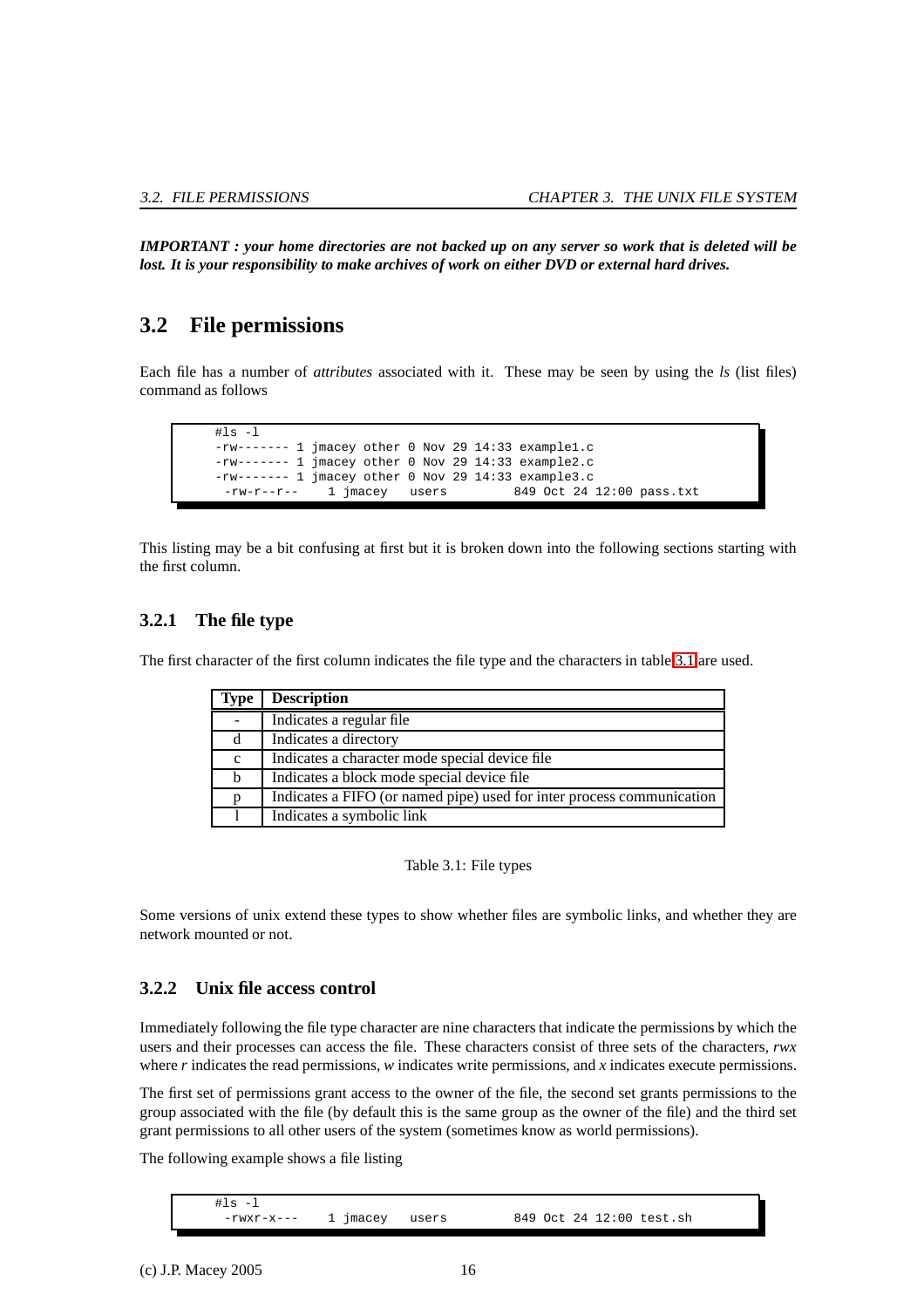<span id="page-20-2"></span>In the above example the file *test.sh* has read, write and execute permissions for the owner of the file (in this case the user jmacey), read and execute permissions for the group (in this case the group users) and finally no access for all other users (no permissions in this case is indicated by the use of the - ).

To make it easy to set all the file permission attributes of a file at once without having to specify *r,w* and *x* individually, the numbers 0 - 7 have been assigned to a user, group and world. The original authors of unix found this handy shorthand notation as this mapping corresponded to the octal numbering system prevalent in the computer world of the time, this system is shown in table [3.2](#page-20-1)

| Octal          | Mode       |
|----------------|------------|
| 0              |            |
|                | —х         |
| 2              | -w-        |
| 3              | -WX        |
| 4              | r—         |
| $\overline{5}$ | r-x        |
| б              | rw-        |
| 7              | <b>rwx</b> |

<span id="page-20-1"></span>Table 3.2: Octal file mode

To change these file permissions the *chmod* command is used with the octal values above, as shown in the following example



The above example creates a file called *tesh.sh* which contains the line *ls -l*. Looking at the file permissions the file has *rw* for the user and *r* for the other groups. As this file contains a unix command it could be made executable and executed as a simple script (similar to a dos batch file). To do this we have to give the file execute permissions as follows

| #chmod 750 test.sh<br>#ls -l test.sh |          |       |                          |
|--------------------------------------|----------|-------|--------------------------|
| -rwxr-x---                           | 1 imacey | users | 849 Oct 24 12:00 test.sh |

This command gives the file *rwx* permissions for the user *r-x* for the group and none for the world. This file can now be executed and is run by typing the name of the file as follows

#test.sh

#### <span id="page-20-0"></span>**3.2.3 Other file attributes**

After the file access control bits the output of *ls -l* shows the number of links to the file, followed by the name of the user and group associated with the file. This is followed by the size of the file (in bytes), the date the file was last modified and the name of the file itself.

All of these attributes can be changed using standard unix commands however most of these are not available to standard users and for the most part they can only be changed by the *root* user.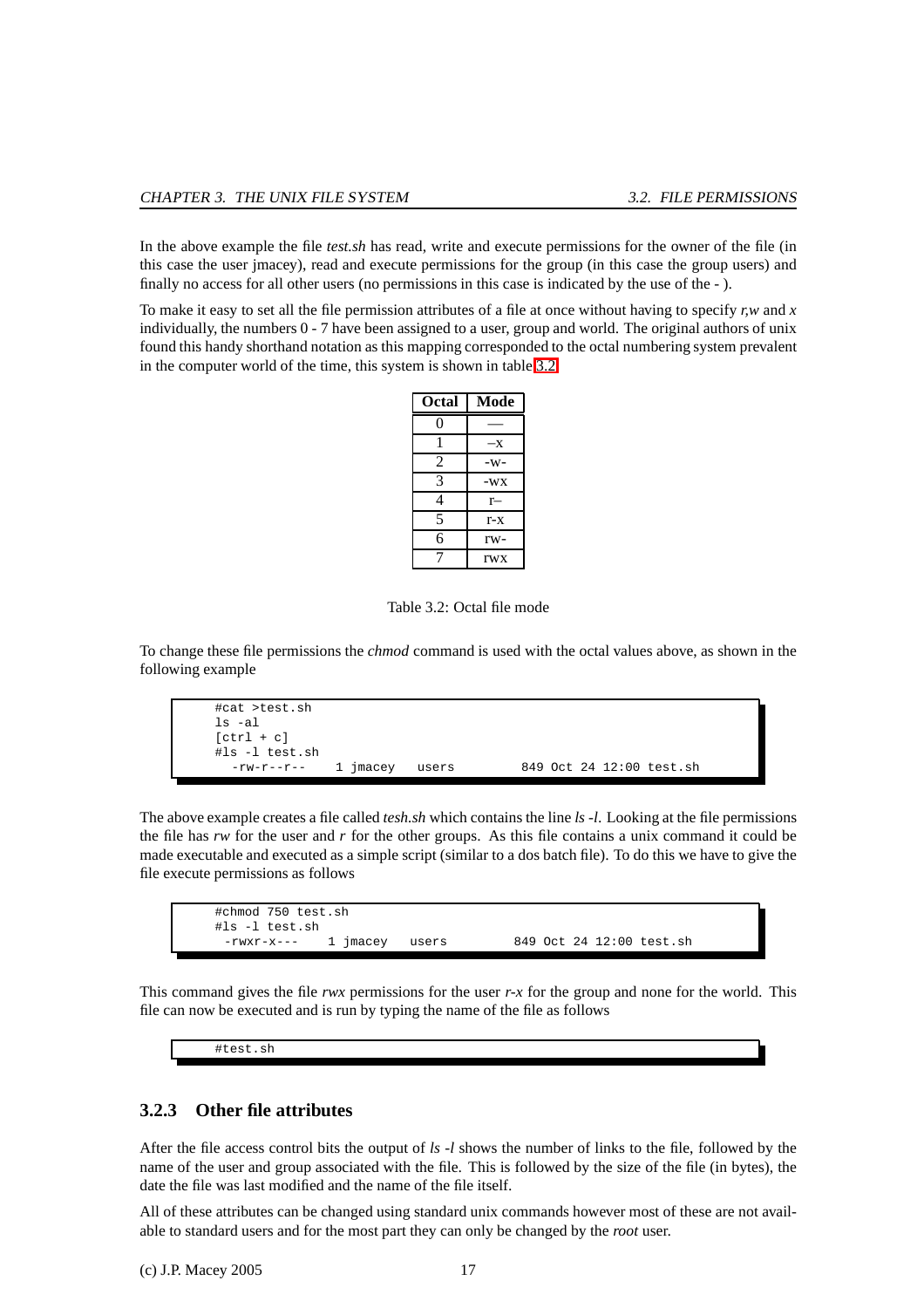#chown root test.sh

<span id="page-21-2"></span>Changes the owner of the file *test.sh* to *root*, this command can also be used to change the user and the group in one go as follows

#chown root:root test.sh

After the username the group can be added by using the : alternatively the *chgrp* command can be used to change only the group as follows

#chgrp root test.sh

#### **Important Note :**

*The above commands will not work correctly as the user must be root to change ownership. It must also be noted that if a file is copied that belongs to another user the file file's ownership will be modified to that of the user copying the file. Therefore for most systems and usages the chmod and chgrp commands are not required.*

### <span id="page-21-0"></span>**3.3** *umask*

By default the creation of files will have set permissions. This is usually set to *rwxr-xr-x* on most systems. To set the the default file creation mask to something different the *umask* function is used.

This is built into the *bash* shell and is used as follows

umask [-p] [-S] [mode]

The user file creation mask is set to mode. If mode begins with a digit, it is interpreted as an octal number; otherwise it is interpreted as a symbolic mode mask similar to that accepted by *chmod*. If mode is omitted, the current value of the mask is printed. The *-S* option causes the mask to be printed in symbolic form; the default output is an octal number. If the *-p* option is supplied, and mode is omitted, the output is in a form that may be reused as input. The return status is 0 if the mode was successfully changed or if no mode argument was supplied, and false otherwise.

### <span id="page-21-1"></span>**3.4 File system navigation**

We have already seen some file system navigation commands, two of the most useful being *pwd* (print working directory) and *ls* (list files). The following section uses these commands in conjunction with other commands to navigate the file system and create new directories.

To move within the unix file system the *cd* command is used, *cd* is exactly the same as the dos *cd* command and is used to change directories, however it also has a few additional features which makes it more flexible.

To start with the following example changes directory to the *root* of the file system

 $F \cap H$ #pwd /  $H \cap \overline{A}$ #pwd /home/jmacey/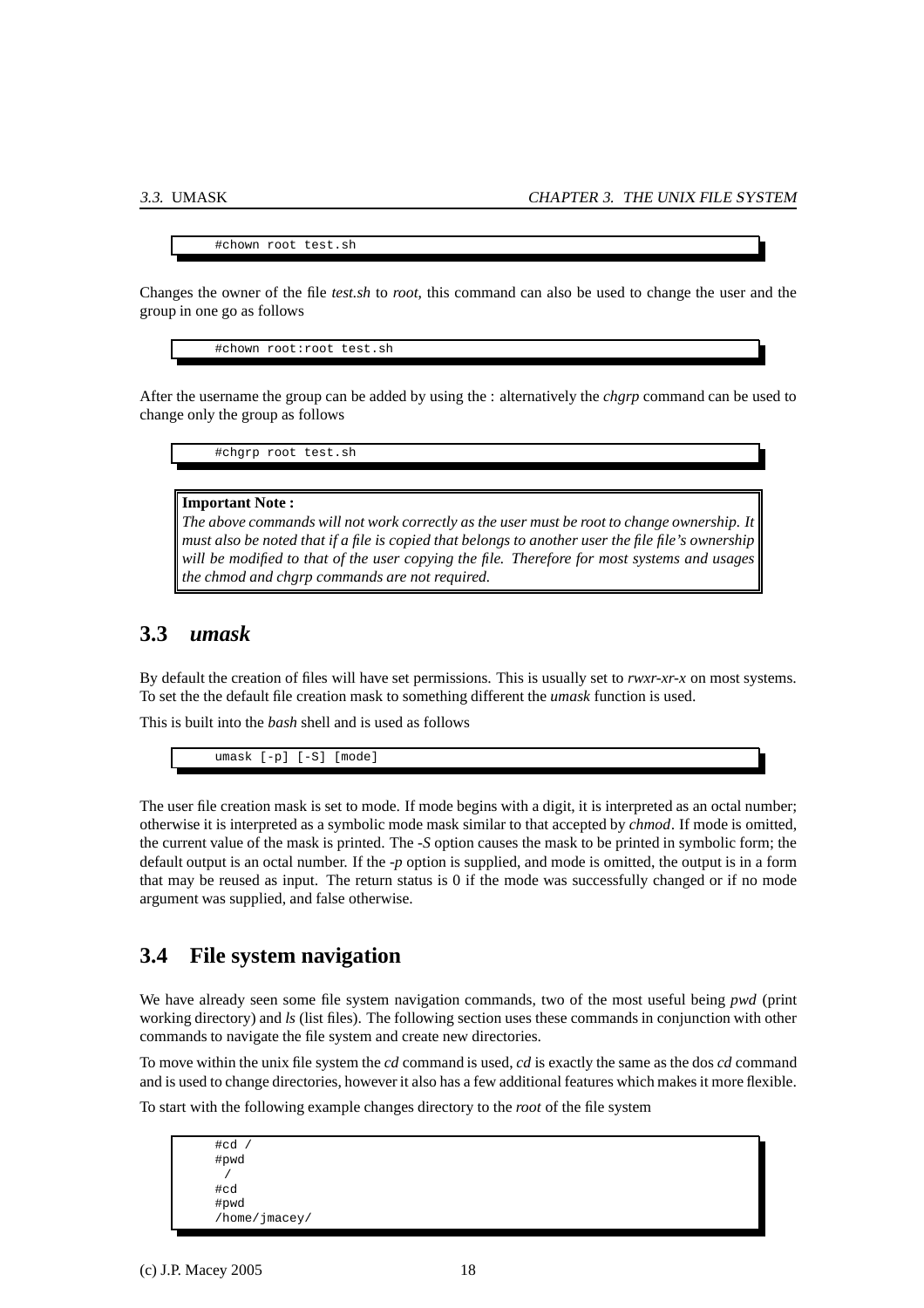<span id="page-22-1"></span>The first *cd* changes to the root of the file system, this can be verified by using the *pwd* command. After this *cd* with no argument is typed. This command will return to the users home directory which can be verified by the use of the *pwd* command again.

This is very useful as wherever in the file system the user is they can change back to their home directory by just typing *cd*.

#### <span id="page-22-0"></span>**3.4.1 Making directories**

To create a directory you must have permissions to the parent directory in which you wish to create the directory in. This is a security feature to restrict access to the file system. Therefore for most cases users only make directories in their home directory. The only exception to this is the *root* account who can make directories in any part of the file system and then grant permissions to other users to use the directories using the *chgrp* and *chown* commands.

The following example shows how a user can make a directory

```
#mkdir test
#cd test
#pwd
  /cgstaff/jmacey/test
```
These commands make a directory called *test* and then *cd* is used to change into the directory. It is also possible to make a directory tree using the following command



This will make a directory tree creating the directories if they don't exist.

To remove a directory the *rmdir* command is used as follows

#cd ~/test/another #rmdir another2

The first command changes to the directory */cgstaff/jmacey/test/another/* however the *~/* is used. This is unix short hand for "from the home directory". Then the *rmdir* command is used to remove the directory *another2*.

It must be noted that the directory and any subsequent sub-directories must be empty to use the *rmdir* command. If the whole directory tree and files in the directory are to be removed the following command is used

#cd #rm -rf test

This command recursively (*-r*) traverses the directory tree and deletes all files and directories without prompting the user (*-f*).

**Important Note :** *The rm command and especially the rm -rf command must be used with caution as there is no undo or undelete function in unix.*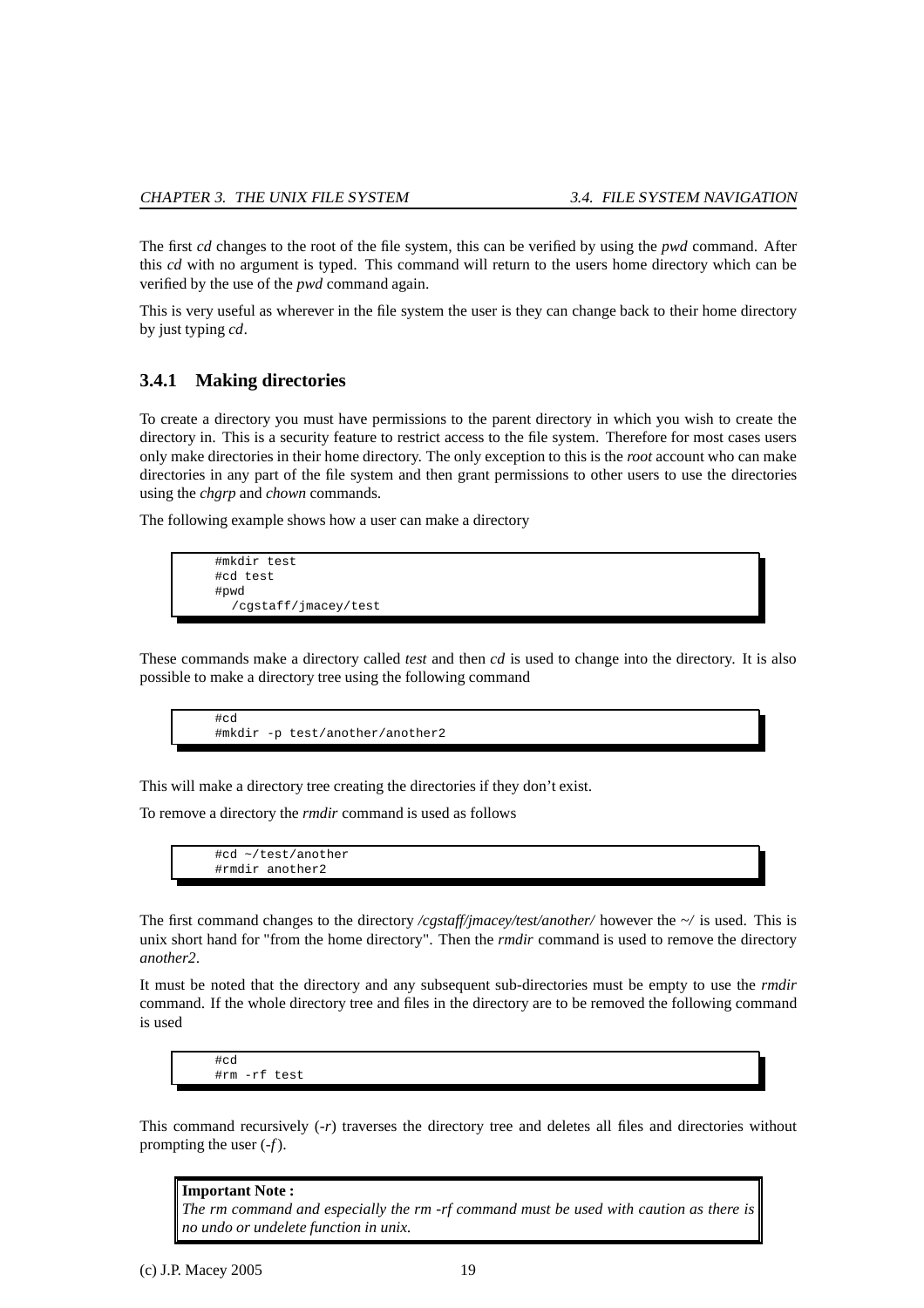<span id="page-23-2"></span>The *rm* command may also be used to delete files on a singular basis as follows



The first command creates 5 files with *a .c* extension. Then *rm* is used passing the name of the file to be deleted. Wild cards may also be used to delete files as in the following example

#rm \*.c

This will delete all files with a *.c* extension.

| <b>Important Note:</b>                                                                             |
|----------------------------------------------------------------------------------------------------|
| The $*$ wildcard on its own means "all files" this can be dangerous when used in conjunction       |
| with the rm command especially rm -rf $*$ which will delete recursively all files from the current |
| directory downwards                                                                                |

#### <span id="page-23-0"></span>**3.4.2 Moving and re-naming files**

The unix command *mv* (move) has a dual purpose, it can either be used to rename a file or directory or it can be used to move a file or directory. The following examples show how it can be used.

> #touch 1.c #mv 1.c 2.c

The first a file is created called *1.c*. This is then renamed by using the *mv* command

#mkdir test #mv test test2

In the above example a directory called *test* is created, next this is renamed to *test2* by using the *mv* command.

```
#touch 1.c 2.c 3.c 4.c 5.c
#mv *.c test2
#cd test2
#ls
```
In this example 5 *.c* files are created and then all files with a *.c* extension are moved into the *test2* directory using the *mv* command.

### <span id="page-23-1"></span>**3.5 File utilities**

There are a number of file system utilities which give information about the state and usage of the file system.

The following command shows the disk usage of the file systems showing each of the disk partitions mounted on the *root* file system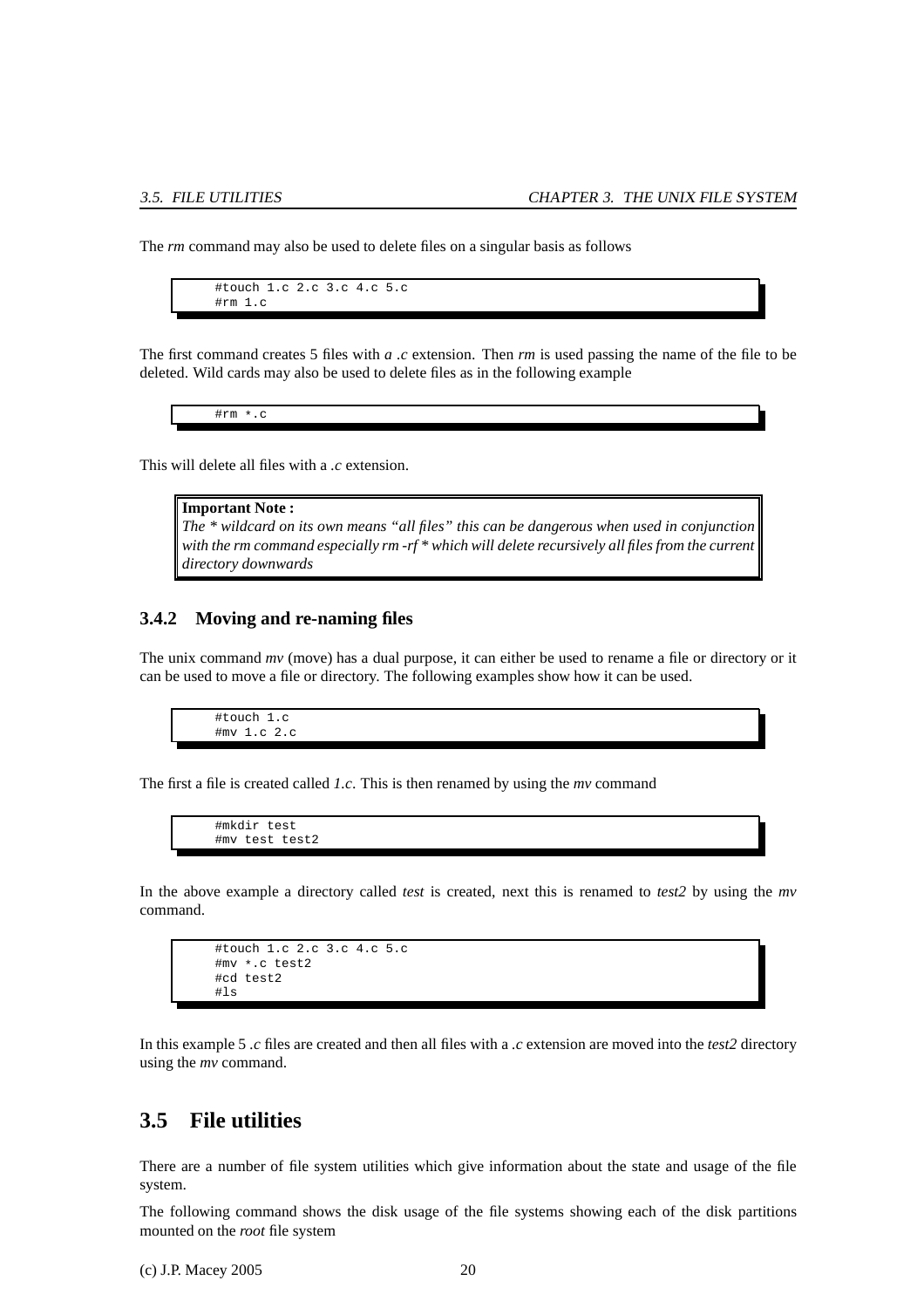<span id="page-24-2"></span>

| #df -k     |           |         |           |      |            |  |
|------------|-----------|---------|-----------|------|------------|--|
| Filesystem | 1k-blocks | Used    | Available | Use% | Mounted on |  |
| /dev/hda2  | 2016044   | 1659360 | 254272    | 87%  |            |  |
| /dev/hda7  | 940788    | 723204  | 169796    | 81%  | 'home      |  |
| /dev/hda1  | 2574972   | 1478100 | 1096872   | 58%  | /windows   |  |

In the above example the output of df is shown in K blocks, and the amount used and available is shown. This is also summarised as a percentage of disk spaced used for each of the partitions.

To show the overall disk usage of a directory and sub directories the *du* command is used as follows

| $\overline{\phantom{0}}$<br>$\overline{\phantom{a}}$ |
|------------------------------------------------------|
|                                                      |

This command prints out a total number of bytes used in all of all the directories in the tree and a total of all of the files at the end. However using the *du -ks* command will put *du* into silent mode and print out only the total amount of bytes used by the directory. For more detailed information about a file the *file* command can be used this prints out the type of the file as follows

#file test.sh test.sh: commands text

#### <span id="page-24-0"></span>**3.5.1 Finding files and text within files**

To find files within the unix file system the *find* utility is used as follows

```
#find ./ -name "*.c"
1.c
2.c
3.c
```
The *find* command has the ability to execute other commands passing the name of the file found as an argument to the executed command. This is shown in the example below



In this example the find command is pointed to the */etc* directory and told to find all files ( \* ). next the *-exec* flag is used to indicate that another command is to be executed followed by the command. In this case it is the *grep* command with the flags *-l* and the text to search for as *root*.

Where the file name would usually come in the *grep* command the *{}* braces appear, this indicates where the output of the find should put the file name. Finally the *\;* terminates the command.

#### <span id="page-24-1"></span>**3.5.2 Symbolic links**

Files do not actually reside inside directories. A directory is a file that contains references to other files. The directory holds two pieces of information about each file:

• Its filename

(c) J.P. Macey 2005 21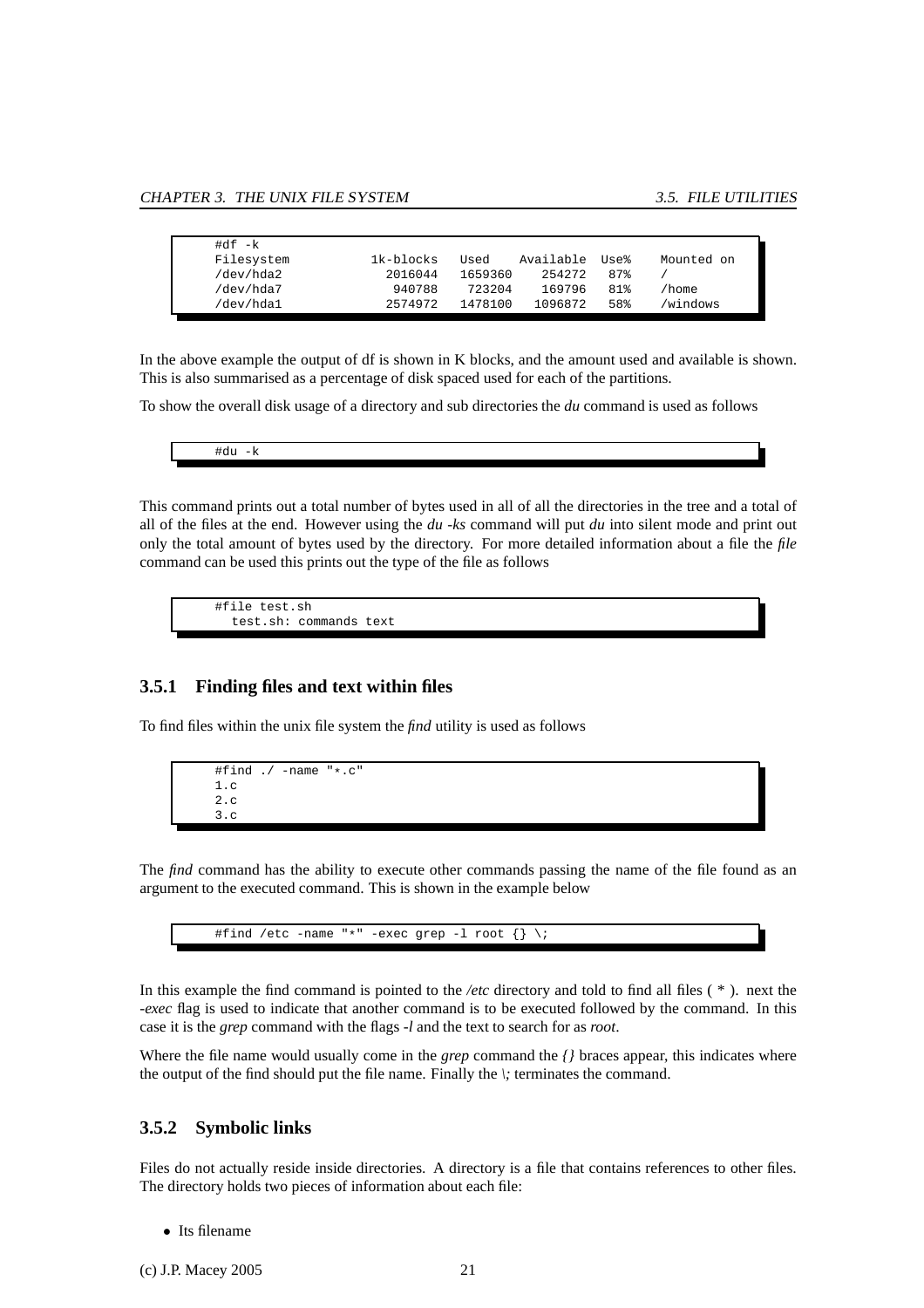<span id="page-25-3"></span>• An inode number which acts as a pointer to where the system can find the information it needs about this file.

Filenames are only used by the system to locate a file and its corresponding inode number. This correspondence is called a *link*. To the system, the file is the *inode* number. Multiple filenames can be used to refer to the same file by creating a link between an inode and each of the filenames. The following example shows how this work

```
#mkdir source
#cd source
#touch 1.c 2.c 3.c 4.c 5.c
#cd ..
#ln -s source dest
#cd dest
#1s1.c 2.c 3.c 4.c 5.c 6.c
```
First we make a directory called *source*, we then change into the directory and make some files. Next we change to the directory below and create a symbolic link, using the *ln* command.

The directory now has a new directory entry which is a link to the *source* directory. Changing into this *dest* directory it appears to be the same as the source and any changes made to either will be reflected in the other directory. It is also possible to make symbolic links to individual files using the ln command and this is used by systems administrators to rename files for commonality and backwards compatibility.

## <span id="page-25-0"></span>**3.6 Creating archives using tar**

In early *unix* systems the only method of backup was the use of magnetic tape. The method of backing up to a tape was to use the tape archive (*tar*) utility which would mount the tape drive and either extract or create and archive to the tape. However *tar* also has the ability to create an archive on a specified directory not just a tape so it is still used to create backup (or archives) in modern *unix* systems.

*tar* works by creating a an archive file containing all of the files in the directory to be archived. This means that the *tar* file will be the same size as the total of all the files in the directory.

#### <span id="page-25-1"></span>**3.6.1** *tar* **command line options**

*tar* has a number of command line options to change the way it works, these are shown below

| -d         | find differences between archive and file system               |  |
|------------|----------------------------------------------------------------|--|
| –delete    | delete from the archive (not for use on mag tapes!)            |  |
| -r         | append files to the end of an archive                          |  |
| -t         | list the contents of an archive                                |  |
| -u         | only append files that are newer than copy in archive          |  |
| -X         | extract files from an archive                                  |  |
| -f <f></f> | use archive file or device F (default /dev/rmt0 <sup>1</sup> ) |  |

<span id="page-25-2"></span><sup>&</sup>lt;sup>1</sup> the tape device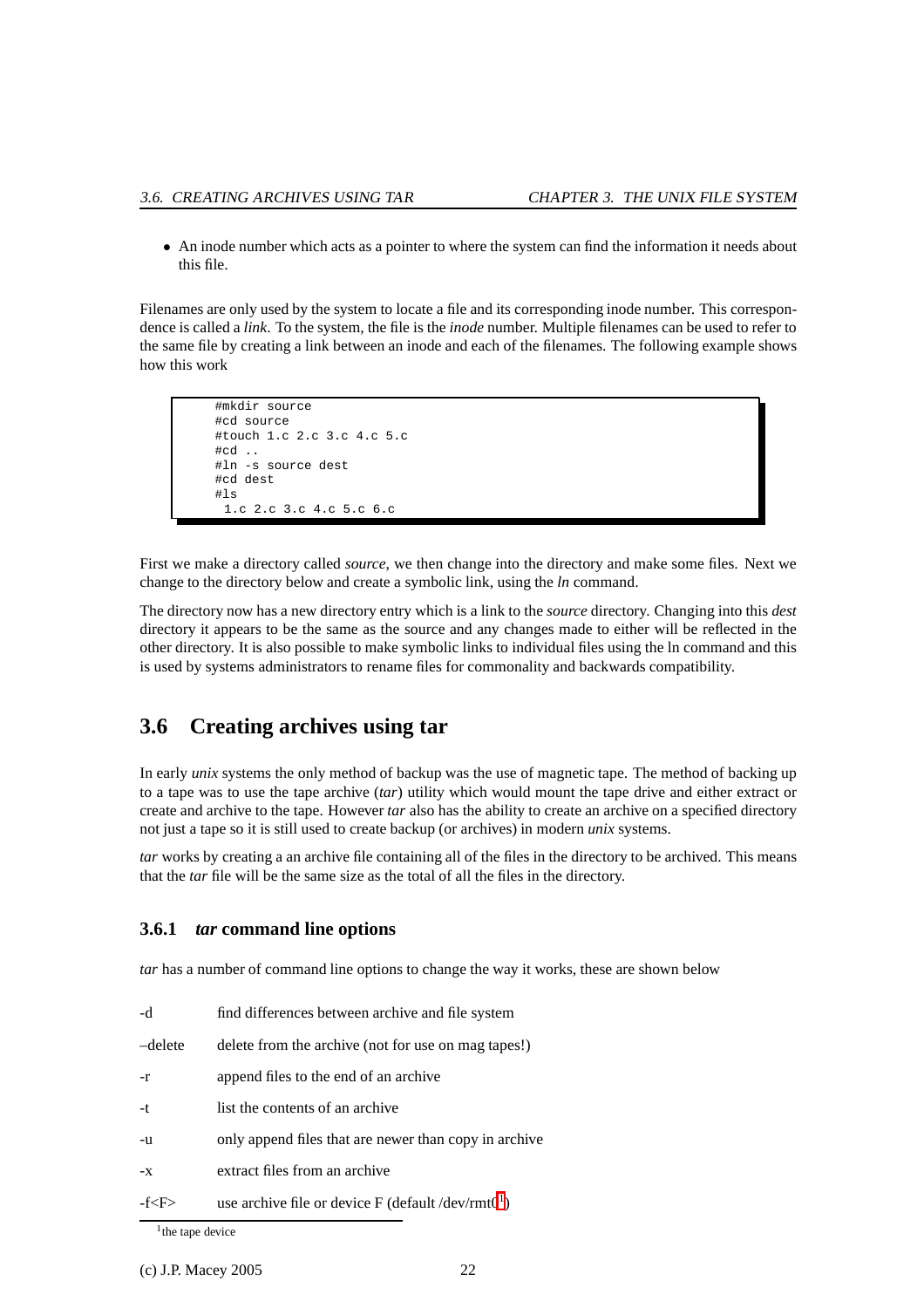| $-i$ | ignore blocks of zeros in archive (normally mean EOF)  |
|------|--------------------------------------------------------|
| -k   | keep existing files; don't overwrite them from archive |
| -K   | begin at file F in the archive                         |
| $-V$ | verbosely list files processed                         |
| $-W$ | ask for confirmation for every action                  |
| $-Z$ | filter the archive through $g_{\rm Zip}^2$             |

#### <span id="page-26-0"></span>**3.6.2 creating a** *tar* **file**

To create a *tar* archive of a directory the following command will be used

tar cfv mydir.tar mydir

First the *tar* command is issued with the flags *cfv* which tells tar to create an archive (*c*), using the filename passed (*f*) and print out the files being added (*v*). Next the archive name is passed, in this case *mydir.tar* and finally the name of the directory to be archived (*mydir*).

#### <span id="page-26-1"></span>**3.6.3 Viewing the contents of a** *tar* **file**

To view the contents of a *tar* archive the -t flag is used as follows

tar tf mydir.tar

<span id="page-26-2"></span>Which will list out the contents of the *tar* file to the console.

#### **3.6.4 adding to a** *tar* **file**

To add more files to the *tar* file the *r* flag is used passing it the name of the directories to be added as follows

tar fvr mydir.tar newdir

This will then add the contents of the *newdir* directory to the archive *mydir.tar*.

#### <span id="page-26-3"></span>**3.6.5 Extracting a** *tar* **archive**

To extract a *tar* file the *x* flag is used. When extracting a tar file the directory structure in the *tar* archive will be re-created. This means that any files in an existing directory with the same name as that of one in the archive will be replaced by default. To extract a *tar* archive the following commands are used

tar vfx mydir.tar

To ensure that files are not overwritten the *-k* flag may be used which will only extract files which are not in the directory, this is used as follows

tar vfxk mydir.tar

```
2Only works with gnu tar
```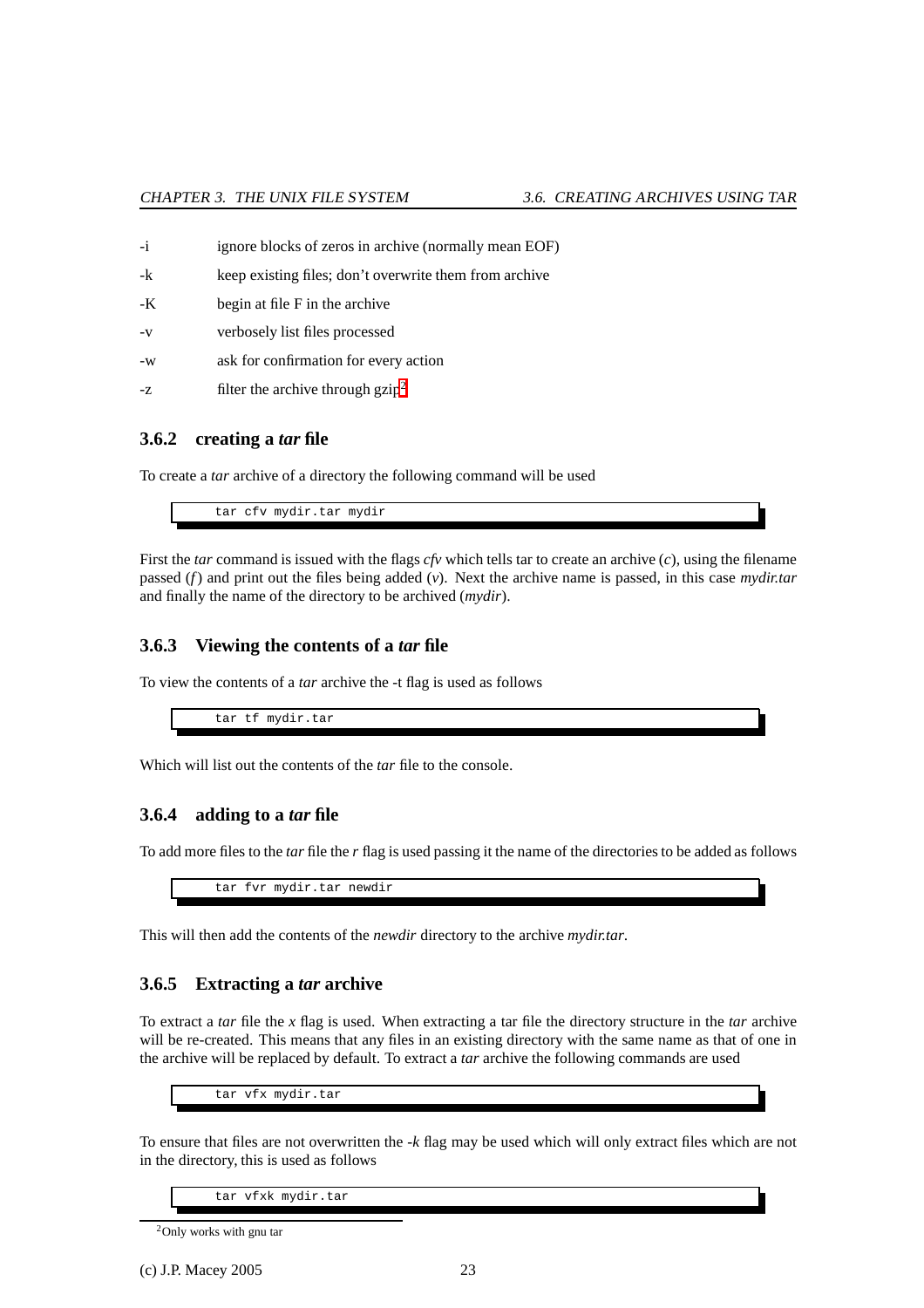#### <span id="page-27-4"></span><span id="page-27-0"></span>**3.6.6 Updating a** *tar* **file**

To modify a *tar* file to include newer versions of a file already contained within the archive and add any newly created file the *u* flag is used as follows

tar -fvu mydir.tar newdir

## <span id="page-27-1"></span>**3.7 Compressing files**

As mentioned in section [3.6](#page-25-0) a *tar* archive creates an archive by joining all files in the directory together into one file. These files can become very large and will take up lots of disk space. To make these files smaller compression may be used.

Under most *unix* systems there are many different compression tools which will compress files. The most common of these are *compress*, *gzip* and *bzip*2.

#### <span id="page-27-2"></span>**3.7.1 compress**

The *compress* utility is found on most unix systems and will compress files using using adaptive Lempel-Ziv coding. Whenever possible, each file is replaced by one with the extension .Z, while keeping the same ownership modes, access and modification times.

To compress the *tar* archive *mydir.tar* the following commands will be used

compress mydir.tar

This will result in a file called *mydir.tar.Z* being created. To uncompress this file the *uncompress* utility may be used as follows

uncompress mydir.tar.Z

Which will result in the file *mydir.tar* which may then be extracted using the *tar* utility.

### <span id="page-27-3"></span>**3.7.2 gzip / gunzip**

A newer compression utility is the *gnu gzip* / *gunzip* set of tools. It uses Lempel-Ziv coding (LZ77). Whenever possible, each file is replaced by one with the extension *.gz*, while keeping the same ownership modes, access and modification times.

gunzip can also decompress files created by *gzip*, *zip*, *compress*, *compress -H* or pac*k*. It will also work on some windows based *.zip*. files.

To compress a file using *gzip* the following command line is used

gzip mydir.tar

Which will result in the file *mydir.tar.gz.* To *unzip* the file the following command is used

gunzip mydir.tar.gz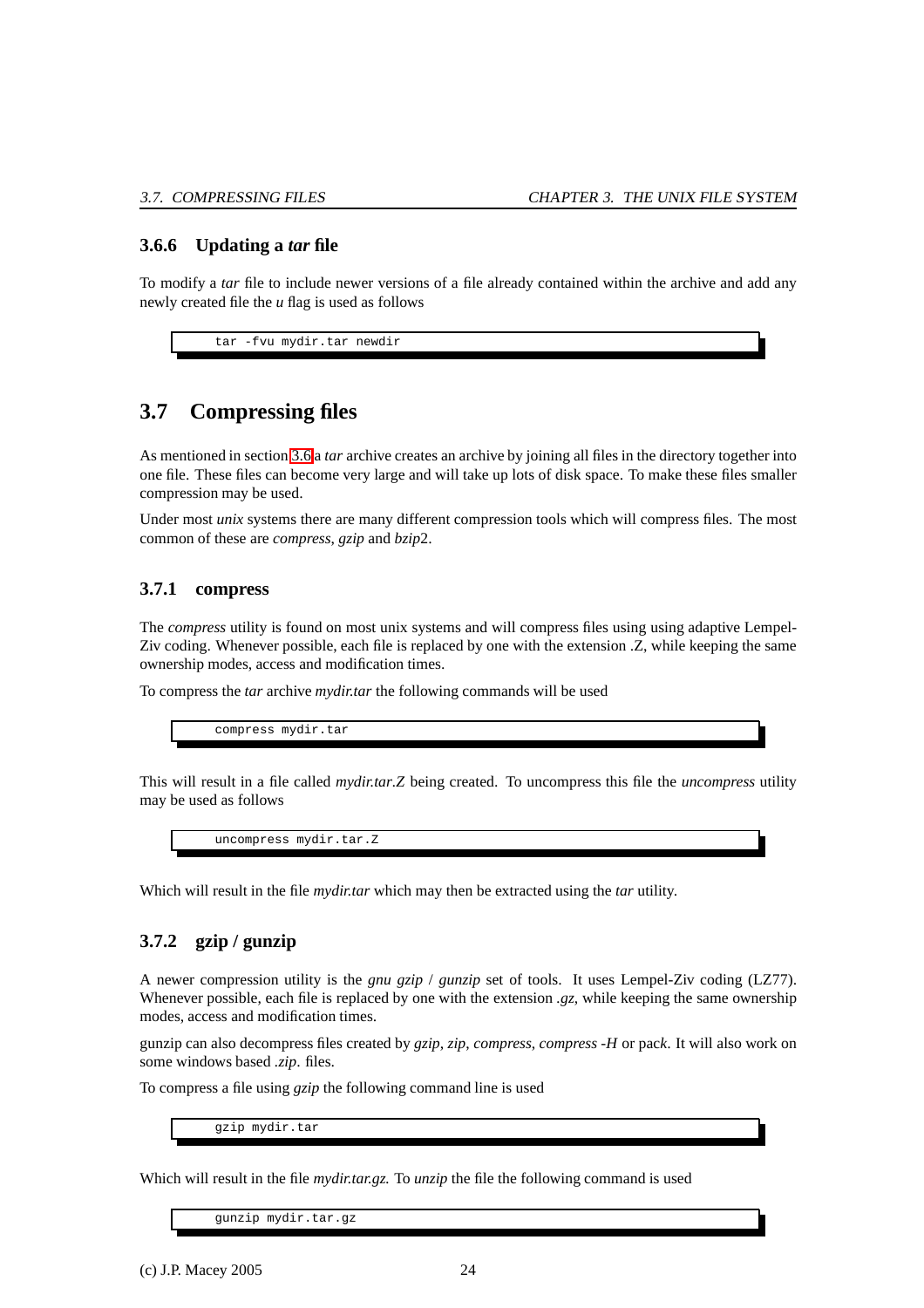#### <span id="page-28-1"></span><span id="page-28-0"></span>**3.7.3 bzip2 / bunzip2**

*bzip2* compresses files using the Burrows-Wheeler block sorting text compression algorithm, and Huffman coding. Compression is generally considerably better than that achieved by more conventional LZ77/LZ78 based compressors, and approaches the performance of the PPM family of statistical compressors.

The command-line options are deliberately very similar to those of GNU gzip, but they are not identical. *bzip2* expects a list of file names to accompany the command line flags. Each file is replaced by a compressed version of itself, with the name "original\_name.bz2". Each compressed file has the same modification date, permissions, and, when possible, ownership as the corresponding original, so that these properties can be correctly restored at decompression time.

*bzip2* attempts to guess the filename for the decompressed file from that of the compressed file as follows:

- filename.bz2 becomes filename
- filename.bz becomes filename
- filename.tbz2 becomes filename.tar
- filename.tbz becomes filename.tar
- anyothername becomes anyothername.out

If the file does not end in one of the recognised endings, *.bz2, .bz, .tbz2* or *.tbz*, *bzip2* complains that it cannot guess the name of the original file, and uses the original name with *.out* appended.

To compress a file using *bzip2* the following command line is used

bzip2 mydir.tar

Which will result in a file called *mydir.tar.bz2* being created. To extract this file the following command line is used

bunzip2 mydir.tar.bz2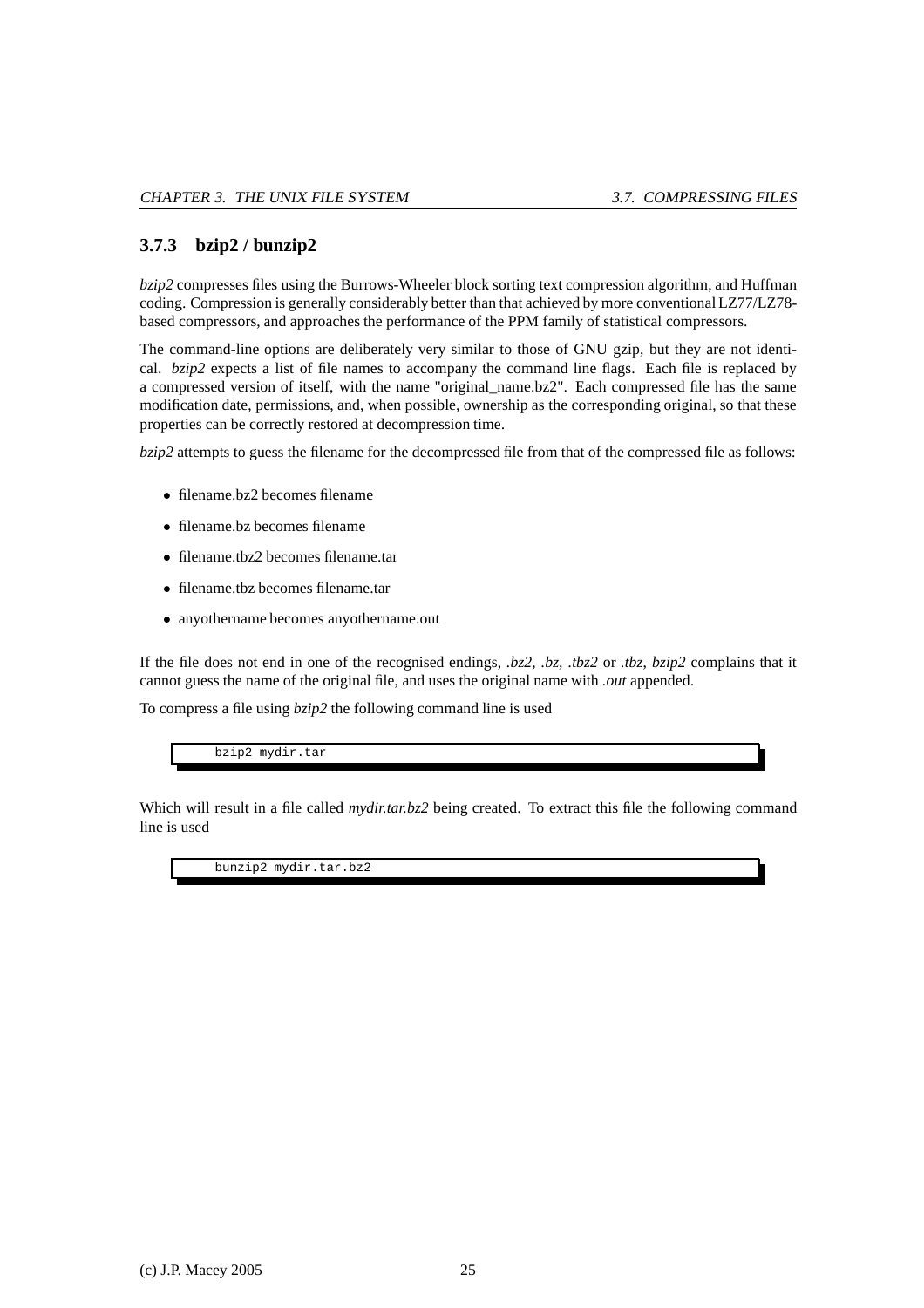#### <span id="page-29-1"></span><span id="page-29-0"></span>**3.7.4 .tgz files**

It is quite common to get files with the extension .tgz this is a combined tar gzipped archive and may be uncompressed and extracted using one command as follows

tar vfxz GraphicsCode.tgz

To create a gzipped tar archive (useful for course work submission) change to the directory you wish to archive and do the following

tar vfcz MyArchive.tgz \*

This will create the directory structure from the current file system position. If you wish to archive a directory just specify the directory name as follows

tar DirArchive.tgz MyDir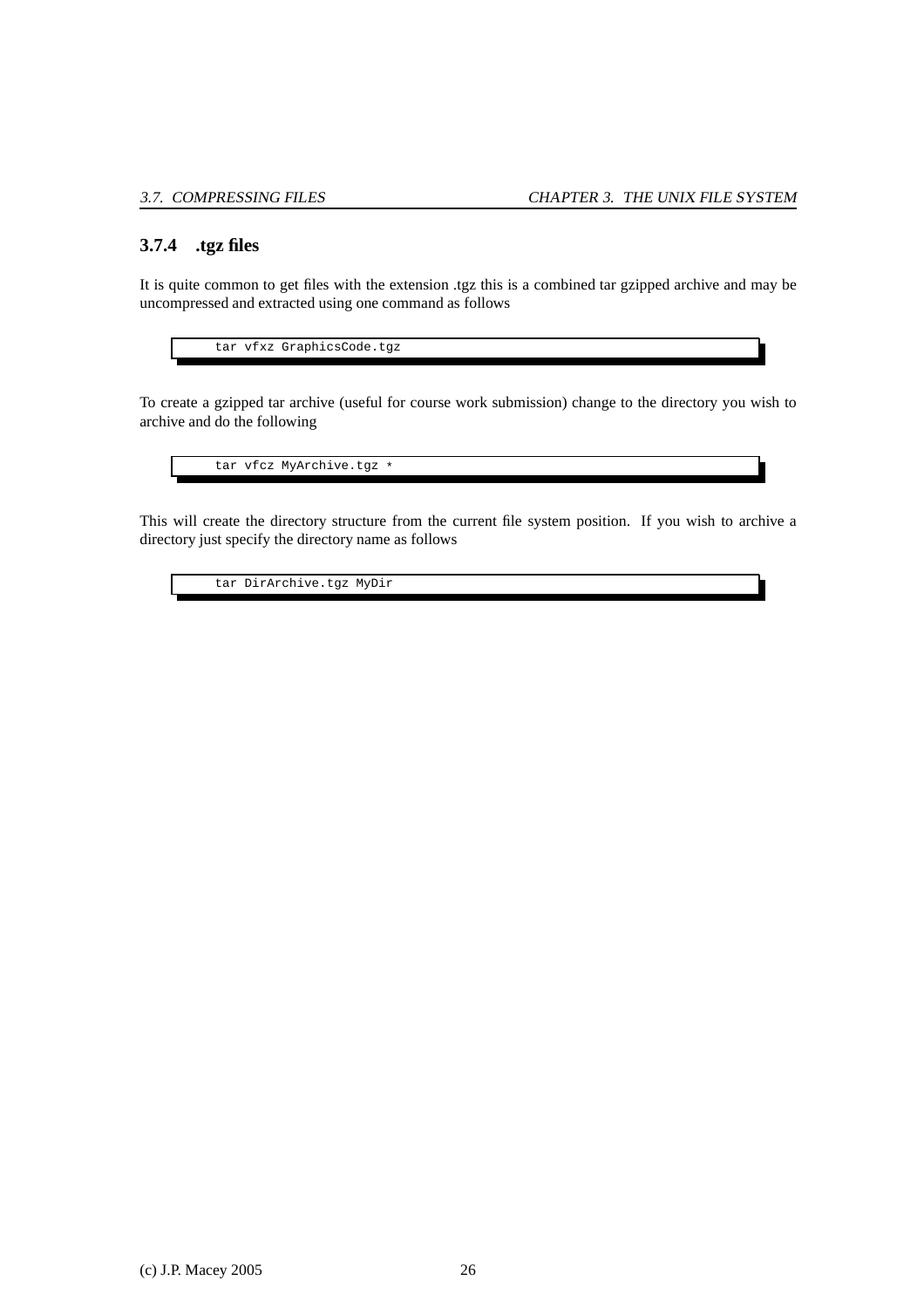## <span id="page-30-4"></span><span id="page-30-0"></span>**Chapter 4**

## **Unix networking**

Unix has a large variety of networking utilities and as with most Unix system most of the information about networks is held in a series of text files.

### <span id="page-30-1"></span>**4.1 Exploring a network**

The simplest way to explore a network is using the *ping* utility this uses the *ICMP* protocol's mandatory *ECHO\_REQUEST* datagram to elicit an *ICMP ECHO\_RESPONES* from a host or a gateway.

*ping* is used at the command line by typing *ping [host]* which will return the response [host] is alive. By use of command line options ping may be configured to send multiple requests to test the integrity of the network (*man ping* for more details)

*ping* is intended for use in network testing, measurement and management. Because of the load it can impose on the network, it is unwise to use ping during normal operations or from automated scripts.

#### <span id="page-30-2"></span>**4.1.1 Netstat**

*netstat* is used to find information about the status of a network. It will give information on network connections, routing tables, interface statistics, and other networking information.

The different command line options for *netstat* differ in each Unix version so for current command line options read the man pages.

## <span id="page-30-3"></span>**4.2 Remote login with ssh**

ssh (Secure Shell) is a program for logging into a remote machine and for executing commands on a remote machine. It allows the user access to any machine on the network that they have login permission to and will let you execute commands (an applications) from the remote machine.

The first time ssh is run for a different machine it ask if you would like to add it to the list of machines available (just press return); the next time this is not asked for.

To login to another machine use the following

ssh rh1610

you will then be prompted for you password and then you will be logged into the remote machine at your home directory.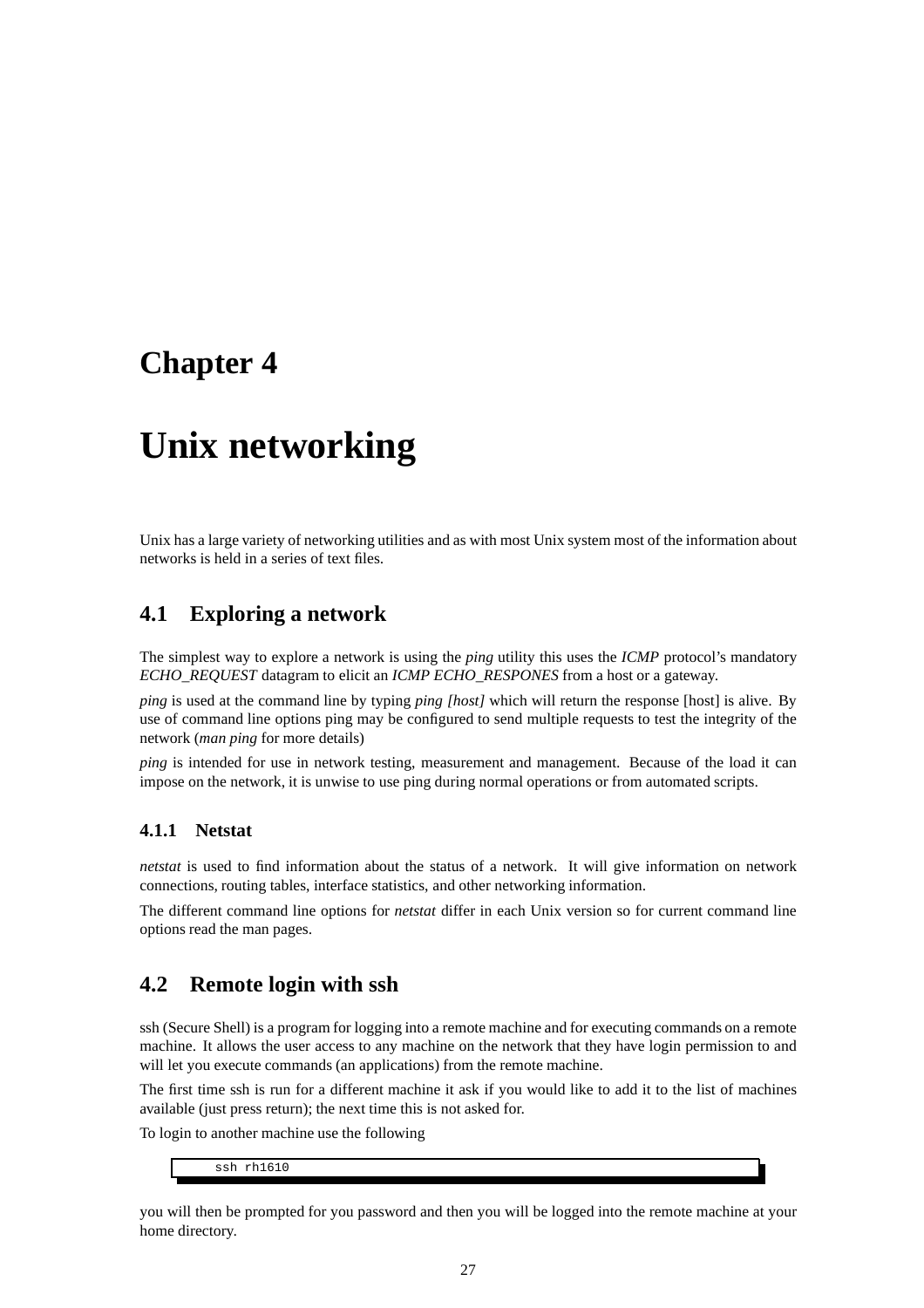## <span id="page-31-1"></span><span id="page-31-0"></span>**4.3 Copying files to different machine (scp)**

The scp utility copies files between hosts on a network. It uses ssh for data transfer, and uses the same authentication and provides the same security as ssh.

To copy from a remote host to the current directory the following commands are used

scp-r rh1617:/transfer/jmacey/\* ./

This will copy recursively the contents of the directory /transfer/jmacey from the machine rh1617 to the current directory on the local machine. You will be prompted for a password then all the files will be copied. rcp is similar to cp and uses most of the same syntax.

To copy from the current machine to a different machine the following syntax is used

scp-r \* rh1617:/transfer/jmacey/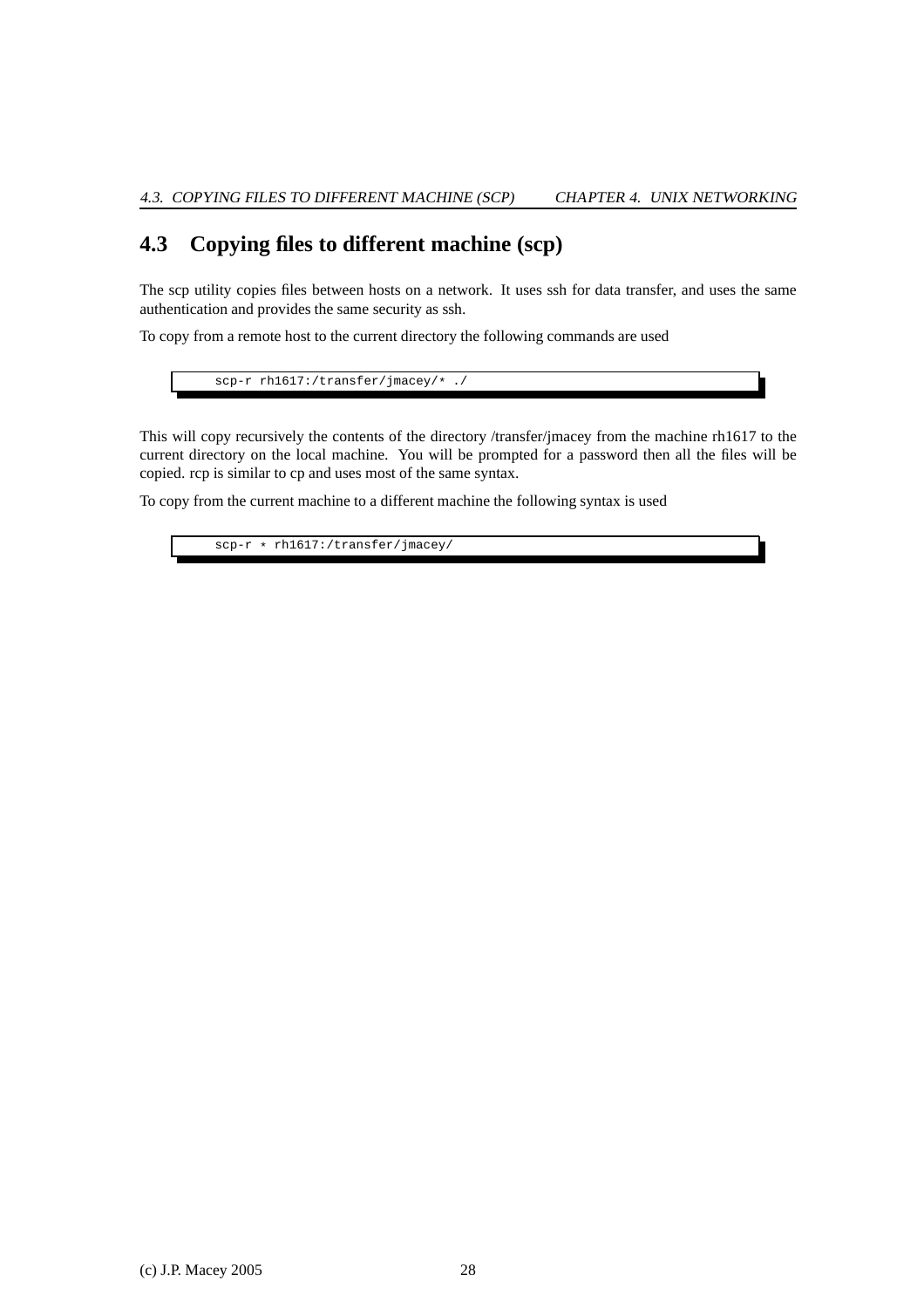## <span id="page-32-1"></span><span id="page-32-0"></span>**Appendix A**

## **Unix Commands**

Command 1: cd [dir]

Usage : change directory

Flags : no flags

Examples :

cd /etc changes to the etc directory It must be noted that cd is built into the shell

Command 2: chmod [options] mode files

#### Usage :

change the access mode of one or more files. Only the owner of the file or a super user may change the mode

#### Flags :

-R recursively descend directory arguments whilst setting modes

File permissions are set on the basis of User Group and world and each section may have a Read Write and eXecute bit set. These are set using an octal number for each of the three groups. To set each bit the following values are used

4 Read 2 Write

1 Execute

A fourth bit may be set which precedes the User Group World flags. These use the following octal values

4 sets the user ID on execution 2 Set the group ID on execution 1 set sticky bit

Examples :

chmod 700 \* set all files to have rwx permissions for owner and no permissions for group and world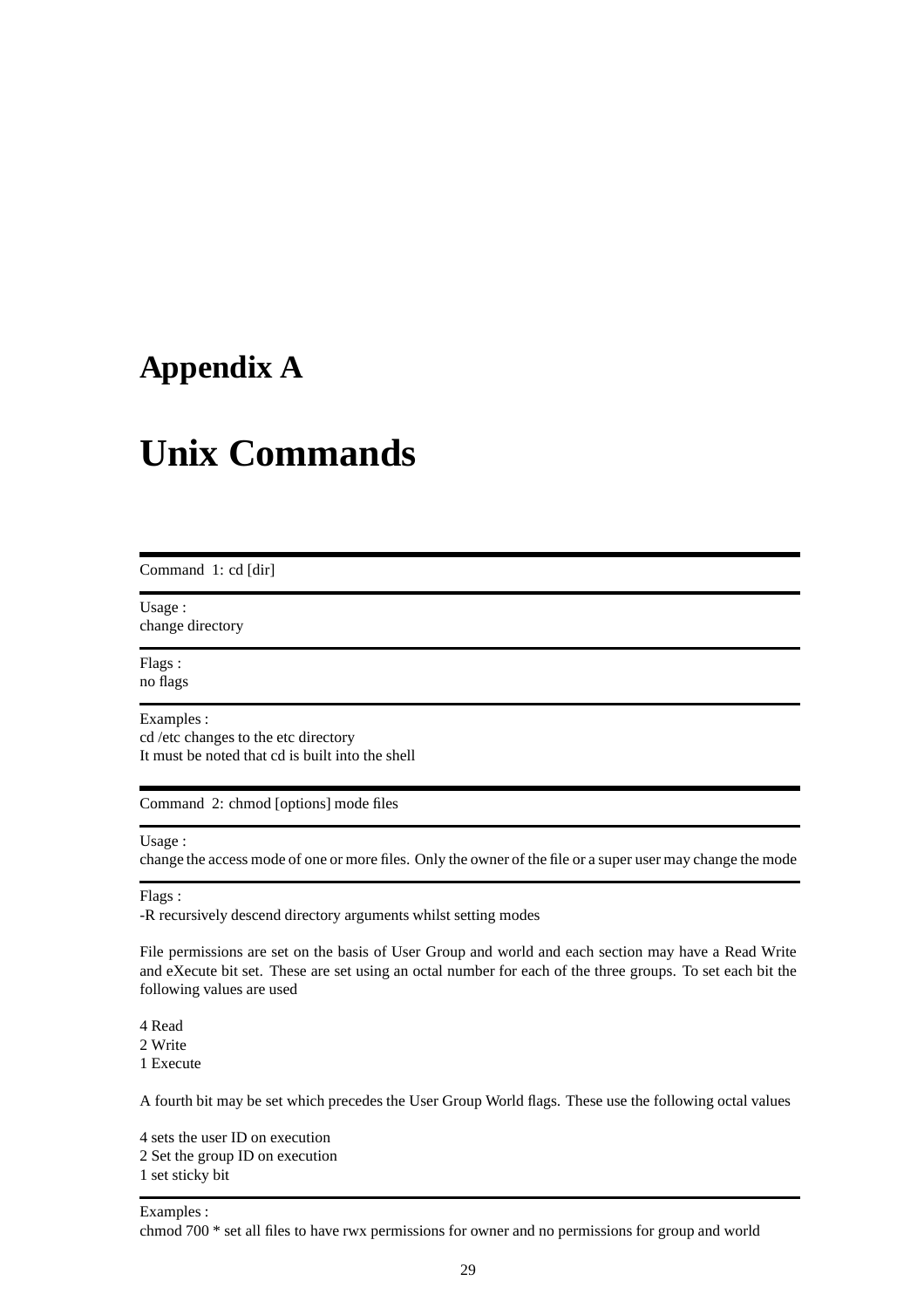<span id="page-33-0"></span>chmod 755 \* set file permissions to rwxr-xr-x for all files

Command 3: cp [options] file1 file2 cp [options] files directory

#### Usage :

Copy file1 to file2 or copy one or more files to the same names to a directory

Flags :

-i interactive mode (prompts for y/n for each file -r recursively copy a directory, its files and subdirectories

#### Examples :

cp test.c test.c.old copy the file test.c to a new file test.c.old cp \* ./backup copy all the files in the current directory to a directory called backup

Command 4: du [options] [directories]

Usage :

prints the disk usage of the directory specified or present directory if not specified.

#### Flags :

-a print usage for all files not just subdirectories

-s printf on the grand total for cache named directory (i.e. silent mode)

-k print disk usage in K bytes not blocks

#### Examples :

du -ks print the total disk usage for the current directory

Command 5: find pathname(s) condition(s)

#### Usage :

Used to find files, find has numerous uses dependant upon the conditions set in the command line

Flags :

-exec command{} execute a unix command on finding a file -name find a file with a specific name -ok same as exec but prompts for y / n

#### Examples :

find ./ -name "\*.c" finds all files with a .c extention find  $./$  -name "\*.o" -ok { } \;

#### Command 6: grep [options] [regexp] [files]

#### Usage :

search one or more files for lines that match the regular expression regexp

#### Flags :

-c print out a count of matched lines

-i ignore case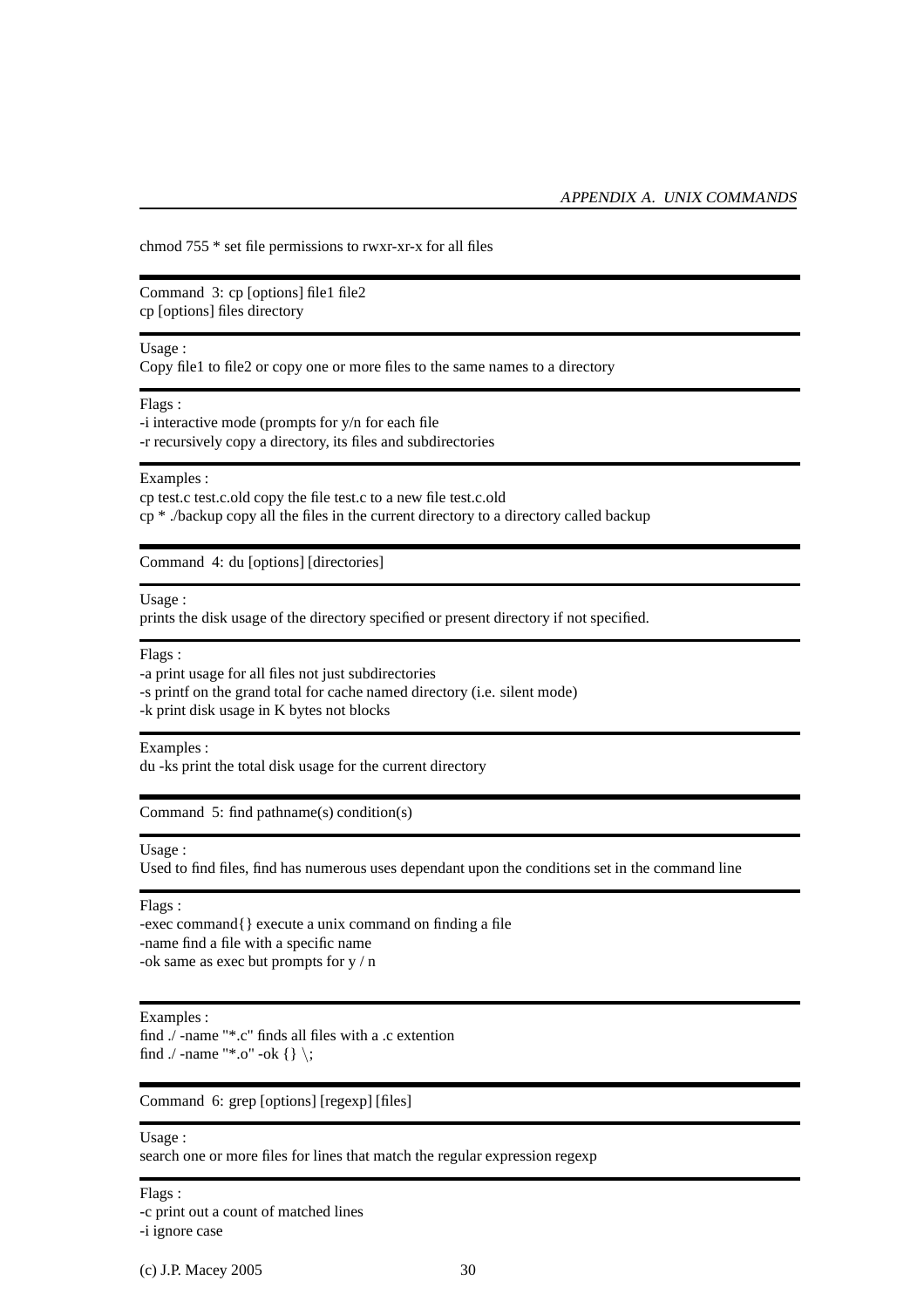#### <span id="page-34-0"></span>APPENDIX A. UNIX COMMANDS

-l list file names not matched lines -s suppress error messages

#### Examples :

grep main \* find all files which contain the phrase main grep -i myFunction \*.c search for the text myFunction ignoring case in all files in the current directory

Command 7: gunzip [options] filename.gz

Usage : unzip a GNU zipped file

Flags : -l list contents but dont unzip file

Examples : gunzip test.gz unzip the file test.gz

Command 8: gzip [options] filename.gz

Usage : create a GNU zipped file

Flags :

 $-# 1 - 9$  compression ration  $1 ==$  fast  $9 ==$  best compression

Examples :

gzip -9 test.tar compress the file test.tar

Command 9: head [-n] [files]

Usage : print the first n lines of a file

Flags : -n number of lines to print

Examples :

head -n1 /etc/\* prints the first line of every file in /etc

Command 10: lp / lpr [options] files

Usage :

sends files to print spooler

Flags :

-P [name] specifies the name of the printer -#n number of copies to print

Examples :

lpr -P DrEvil notes.ps will print the file notes.ps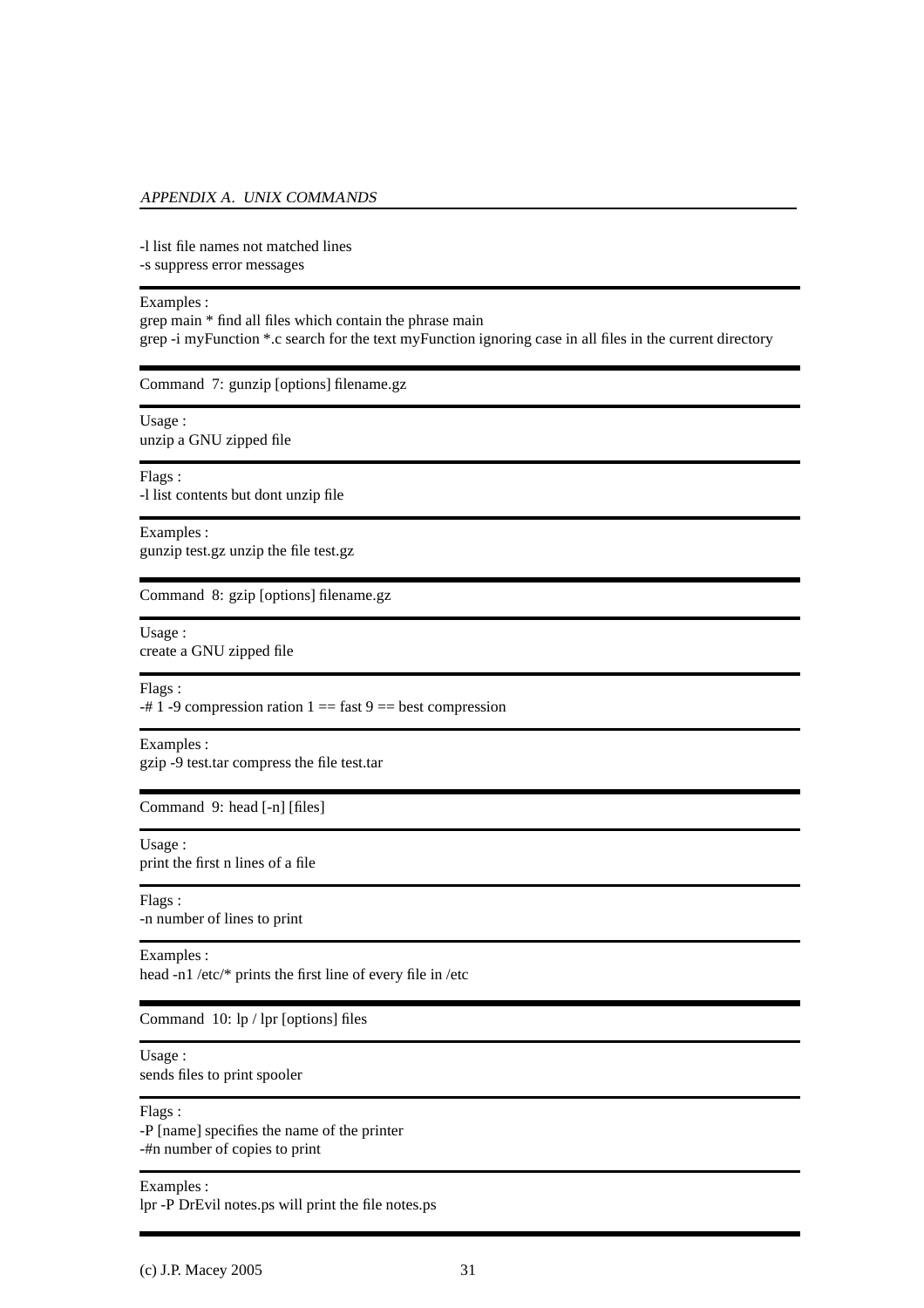<span id="page-35-0"></span>Command 11: ls [options] [names]

#### Usage :

List information obout files - current directory is used by default

#### Flags :

-l list in long format -a show all files -R list subdirectories recursively -c list by file creation / modification time -d show directories

#### Examples :

ls -al list all files in a directory ls -lR list all files including subdirectories ls -ld /bin /etc list the status of directories /bin and /etc ls \*.c list all of the .c files in the current directory

Command 12: mkdir [options] directories

## Usage :

make a directory(s)

#### Flags :

-m mode used to set the access mode for the new directory -p create parent directories as needed

#### Examples :

mkdir test creates a directory called test mkdir -p /test/d1/old creates the whole directory structure mkdir -m 700 test creates a directory called test with rwx—— permissions (see chmod for more details on permissions

#### Command 13: more [options] files

#### Usage :

Displays the named files in the console one screen at a time

#### Flags :

use the space key to scroll pages PgUP moves up PgDn moves down q exits

#### Examples :

more /etc/passwd displays the contents of the /etc/passwd file

#### Command 14: mv [options] sources target

Usage :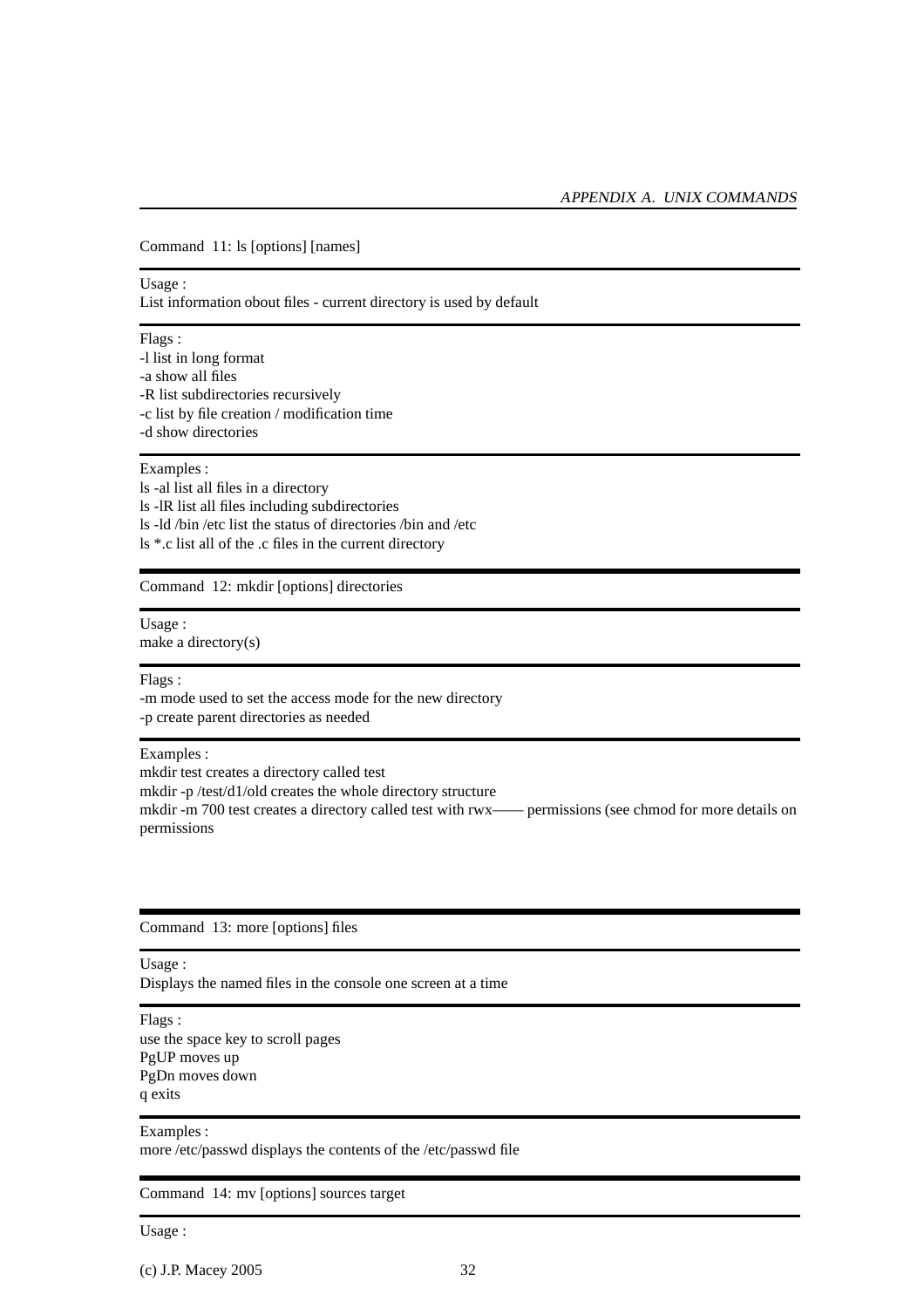#### <span id="page-36-0"></span>APPENDIX A. UNIX COMMANDS

mv is used to move or rename files.

Flags : -i interactive mode prompt user y/n -f force move even if target file exists

#### Examples :

mv file1.c file2.c renames file1.c file2.c mv \* ./backup moves all files to the backup directory mv mydir myolddir rename a directory for mydir to myolddir

Command 15: pwd

Usage : print working directory

Flags : no flags

Examples :

pwd will print the current directory within the shell

Command 16: rm [options] files

Usage :

delete on or more files.

Flags :

-f force removal

-i interactive mode prompt y/n

-r recurse subdirectories

#### Examples :

rm \*.c remove all c files from the current directory rm -rf mydir remove contents of mydir as well as the directory itself rm -rf \* remove every thing in the current directory downward

Command 17: rmdir [options] directories

Usage : remove directory

Flags :

-P recurse subdirectories

-s suppress standard error messages

#### Examples :

rmdir temp removes the temp directory

#### Command 18: tar [options] files

Usage :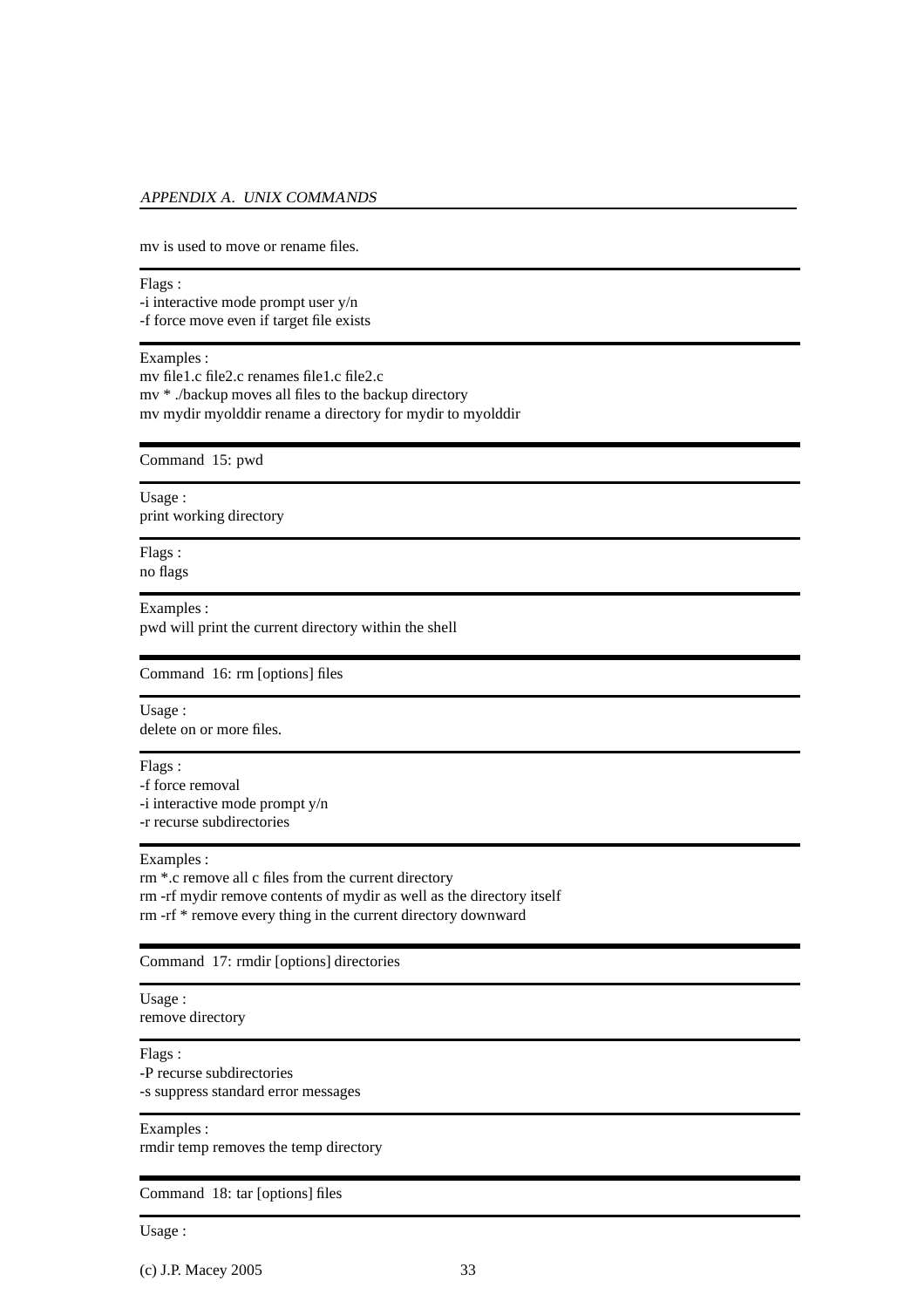create a tape archive (or a file in the current directory)

Flags : v verbose mode f specify file name and do not look for tape drive c create a tape archive (tar file) x extract an existing tar file

#### Examples :

tar cfv mydir.tar ./mydir/\* create a tar file of the directory mydir called mydir.tar tar vfx mydir.tar extracts the contents of the tar file mydir.tar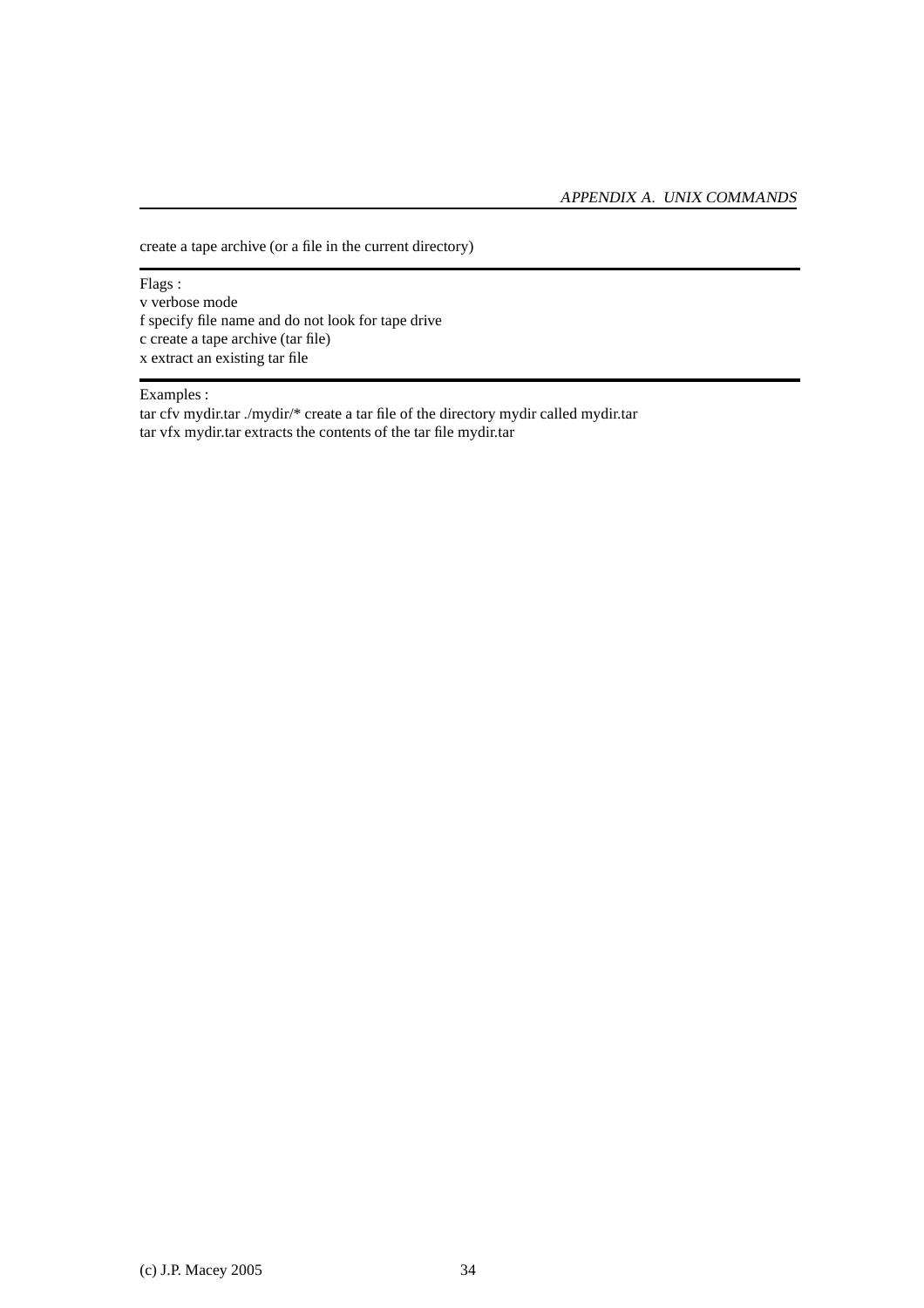## <span id="page-38-1"></span><span id="page-38-0"></span>**Appendix B**

# **DOS to Unix translation**

| To                                    | <b>DOS</b>                               | Unix                                   |
|---------------------------------------|------------------------------------------|----------------------------------------|
| display a list of files               | dir                                      | <sup>1s</sup>                          |
|                                       | $\mathrm{dir}/\mathrm{w}$                | $1s -1$                                |
| display contents of a file.           | type                                     | $cat <$ filename $>$                   |
|                                       |                                          | more $\leq$ filename $>$               |
| display contents of a file with pause | type $\langle$ filename $\rangle$   more | more $\leq$ filename $>$               |
| copy file                             | copy <src> <dest></dest></src>           | cp <src> <dest></dest></src>           |
| find string in file                   | find                                     | (f)grep "string" <filename></filename> |
| compare files                         | comp                                     | diff < file1 > file2 >                 |
| rename files                          | rename or rn                             | mv < f1 > < f2 >                       |
| delete file                           | erase or del                             | $rm <$ filename $>$                    |
| remove directories                    | rmdir or df                              | rmdir <dirname></dirname>              |
| change file protection                | attrib                                   | chmod [flags] <filename></filename>    |
| create directories                    | mkdir or md                              | mkdir <dirname></dirname>              |
| change working directory              | chdir or cd                              | cd <dirname></dirname>                 |
| get help                              | help                                     | man <topic></topic>                    |
| display date, time                    | date time                                | date                                   |
| display free disk space               | chkdsk                                   | df                                     |
| print file                            | print                                    | $1pr$ <filename></filename>            |